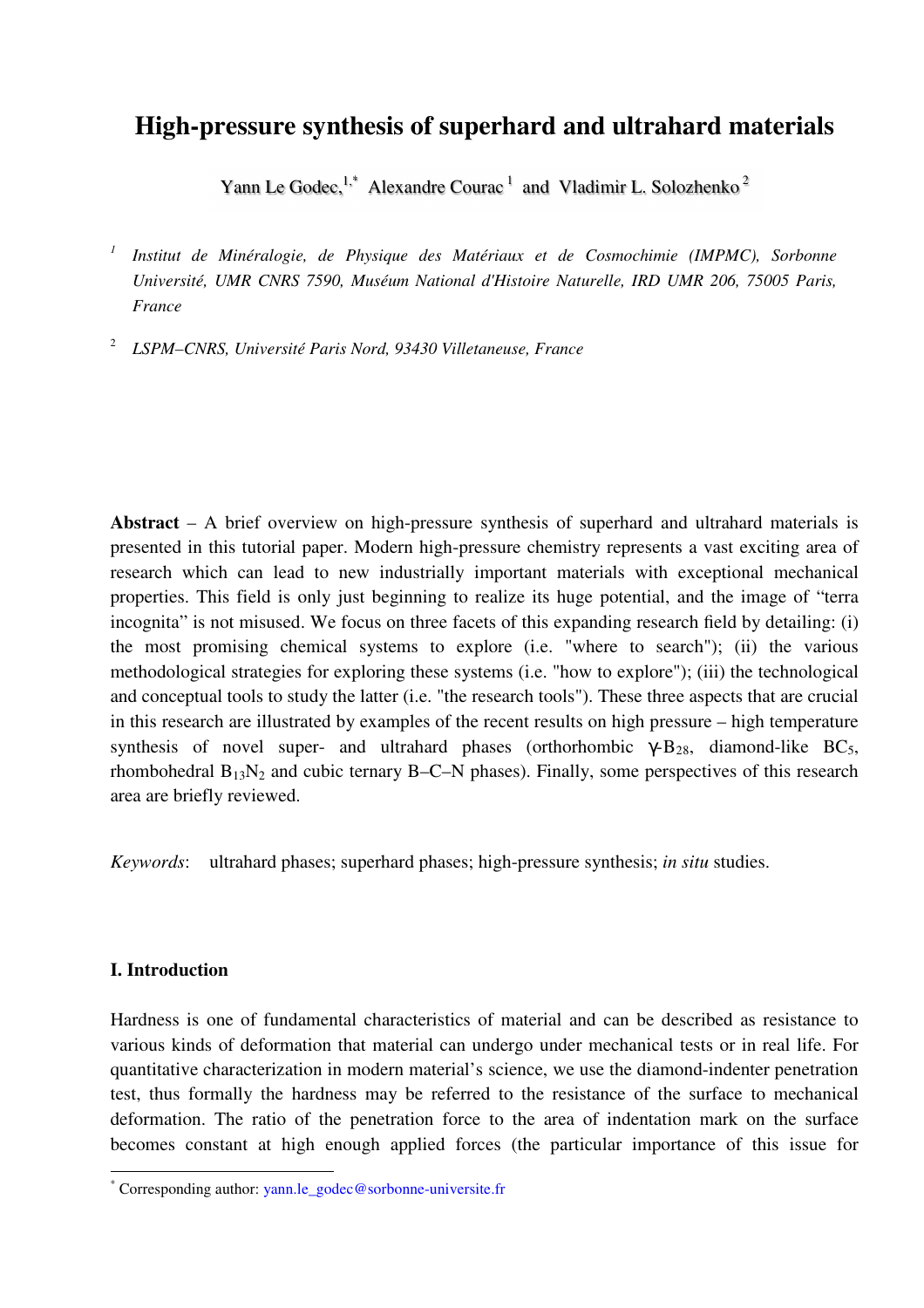superhard- and ultrahard materials is crucial  $\frac{1}{1}$ , has a dimensionality of pressure, and defined as a hardness named after the type of diamond pyramid used for indentation (so-called Vickers, Knoop or Berkovich hardness, typically used for superhard materials).

Superhard and ultrahard materials can be defined as having Vickers microhardness  $(H<sub>V</sub>)$  exceeding 40 GPa and 80 GPa respectively  $2, 3$ . In addition to high hardness, they usually possess other unique properties such as compressional strength, shear resistance, large bulk moduli, high melting temperatures and chemical inertness. This combination of properties makes these materials highly desirable for a number of industrial applications. Historically, the first high-pressure experiments designed to produce materials for industrial use were carried out during the second half of the 20th century with the laboratory synthesis of superhard materials, namely, diamond  $4.5$  and cubic boron nitride ( $c$ -BN or  $zb$ -BN to denote its zinc-blende structure)  $<sup>6, 7</sup>$ . Nowadays, the chemical industries</sup> linked to these materials are flourishing all over the world with an annual production of 3 000 million carats (1 carat =  $0.2$  g). Industrial applications of bulk superhard materials to date have been dominated by superabrasives, such as stone and concrete sawing, cutting and grinding tools, polishing tools, petroleum exploration mining, high speed machining of various engineering materials, etc. Recent achievements in search for novel superhard materials indicate that synthesis of phases – other than carbon allotropes, which are of primary interest to this manual – with hardness exceeding that of various forms of diamond (Knoop hardness 56-115 GPa for different *hkl* index planes of natural single-crystals  $\delta$  and 120-145 GPa for nanocrystalline diamond  $\delta$ ) is very unlikely  $10$ . At the same time, the hardness and mechanical properties of diamond-based materials themselves can still be improved by microstructure control (dislocation density or nanotwinning engineering <sup>11-13</sup>) or by high temperature and pressure treatment (e.g. annealing of Chemical vapor deposition (CVD) diamonds)  $^{14}$ ). Rather than harder, one should consider the possibility to synthesize materials that are more useful, i.e. thermally and chemically more stable than diamond, and harder than cubic boron nitride. Actually, the superabrasive performance of diamond is somewhat limited: it is not stable in the presence of oxygen at even moderate temperature, so diamond cannot be used for very high speed machining; and it is not a suitable abrasive for cutting and polishing ferrous components, because it tends to form iron carbides. In these cases, *c*-BN is a good substitute, but its hardness is only 50 % that of diamond. So, the main motivation of the high pressure exploration of new super- and ultrahard materials remains the search for new materials, which could be more thermally and chemically stable than diamond, but remarkably harder than *c*-BN.

In the present tutorial, since it is not intended as a comprehensive and exhaustive review which has been already documented in many useful articles  $15, 16$  or book  $17$ , we aim to focus on three aspects of this expanding research field. We try to rationalize and explain in a pedagogical way the methodological keys used in the various studies of the field. Hence, we give references whenever relevant, but limit them to selected ones which are most directly connected to the illustration of our purpose. Also, we prefer illustrate the subjects using concrete examples from our own studies (both published and unpublished) on high pressure – high temperature synthesis of novel superhard phases in the B–C–N–O system (Fig. 1).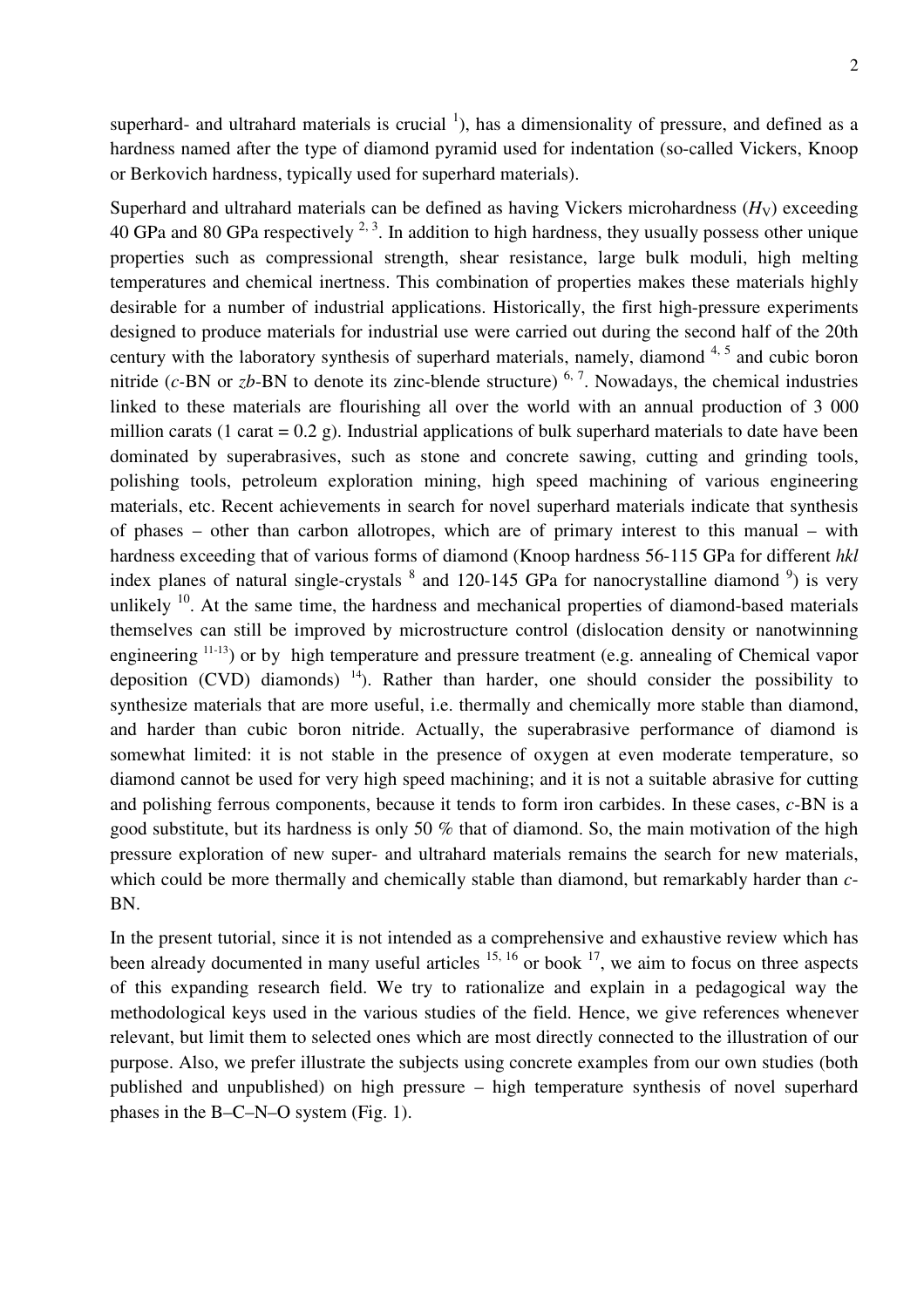

Fig. 1 Superhard phases of the B–C–N–O quaternary system. Phases discovered in last two decades and discussed in the present paper are shown in red.

This tutorial paper is organized as follows. Section II gives an explanation and description of the most promising chemical systems to explore for finding new superhard (including ultrahard) materials. In these systems, three methodological exploring strategies at high pressure are discussed and illustrated by our recent studies in section III. Section IV presents the various experimental and theoretical tools in this field so that the non-specialist readers can get a general idea of the studies on the subject. Some perspectives are given in section V.

#### **II. Most promising chemical systems to find new superhard and ultrahard materials.**

High hardness is determined by hard 3-dimensional networks of strong (and short) covalent bonds, like in the case of period II elements. The rigidity of bonds itself is important characteristics. At the same time, if hard covalent bonds do not form 3-D framework, high hardness can be hardly attainable. An illustration of this is graphite  $(H_V \sim 0.1 \text{ GPa} \text{ or } \sim 1 \text{ GPa}$  depending on crystallographic direction <sup>18</sup>) that has a layered structure (along crystallographic *c*-direction) with weak van-der-Waals bonds, which render it quite soft material, despite the fact that in-layer bonds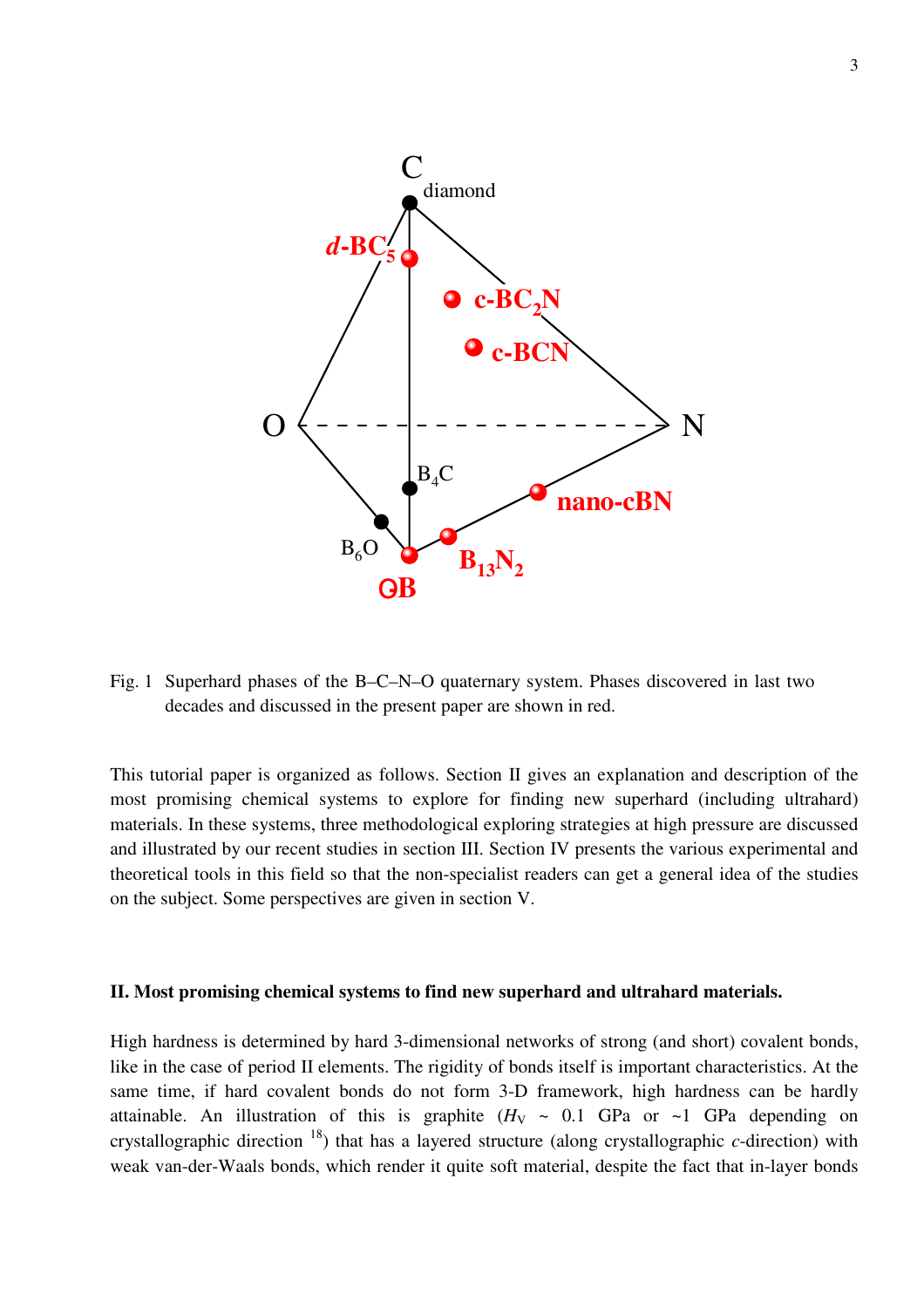are stronger – in the terms of energy – than that in diamond. The detailed impact of these factors has been recently described in a review on the theoretical design of superhard and ultrahard materials <sup>19</sup>. From the point of view of experimental material designer, the most important parameters are the composition, crystal structure, together with the (*p*, *T*) conditions that can be explored. That is why here we will principally consider the compositions and structural types already known for their super- and ultrahardness.

So far, boron and carbon are the hardest elements known, and therefore it comes naturally to search for new super- and ultrahard phases among their compounds  $20$ . Carbon allotropes has been widely explored by *ab initio* search algorithms  $2^{1, 22}$ , and some of them have been observed experimentally like so-called monoclinic M-carbon  $23$ . A number of boron allotropes has been also predicted. In this tutorial we will describe the synthesis of one high pressure allotrope of boron as an example.

Borides are another large family of promising superhard compounds  $2$ . For example, boron-rich phases of the B–C–N–O(–X) system with an α-rhombohedral-boron  $(α-B<sub>12</sub>)$  like structure (boron carbide B<sub>4</sub>C, boron suboxide B<sub>6</sub>O, etc.) combine high hardness and wear resistance, chemical inertness, high melting point as well as high cross-section for neutron absorption <sup>20</sup>. Recently βform of boron suboxide, orthorhombic β-B<sub>6</sub>O with *Cmcm* space group has been predicted <sup>24</sup>, with higher hardness than the known hard and low-compressible rhombohedral  $\alpha$ -B<sub>6</sub>O <sup>25</sup>.A number of new superhard B-C-O compounds of known and hypothetical structural types has been also predicted recently, tetragonal thermodynamically stable and potentially superhard phase  $B_4CO_4$ , and two low-enthalpy metastable compounds (like  $B_6C_2O_5$ ,  $B_2CO_2$ )<sup>26</sup>. As for the B-N system, the existence of subnitride  $B_6N$  with  $B_6O$ -like structure has been suggested based on the experimental data  $^{27}$ ; however, the later critical analysis of that results has shown that the proposed structure (and probably composition) is inconclusive <sup>28</sup>. Our additional *in situ* studies allowed to clarify the situation and will be described below with the example of subnitride  $B_{13}N_2$ .

Boron also forms metal borides with structures non-related to elemental boron (i.e. without  $B_{12}$ ) icosahedra). Reaction of transition metals with boron (e.g. ambient pressure synthesis of WB<sub>4</sub><sup>29</sup>  $\text{ReB}_2$ <sup>30</sup>) has been also considered as a potential methodology for obtaining new superhard materials, although generally their hardness do not pass over  $H_V \sim 40$  GPa, and some high reported values of hardness have been criticized  $31$ . Reaction of nitrogen with metals is another route (e.g.  $Re_2(N_2)(N)_2$  <sup>32</sup> and other compounds <sup>33</sup>), but it is complicated experimentally because of the necessity to make react  $N_2$  gas at extreme  $(p, T)$  conditions. Rendering such compounds superhard – for example by nanostructuring – is quite interesting from the fundamental point of view, especially for reaching the ultra-hard limit of  $H_V \sim 80$  GPa. However the very high density and price remain the main inconveniences of these materials as superabrasives <sup>31</sup>. At the same time, other properties of transition metal borides together with its hardness give a potential for alternative advanced applications. To this end, nanostructured boride precursors can be available by soft chemistry roots <sup>34</sup>.

Filled 3-D frameworks like polymerized fullerenes, C- and C-B clathrates are also a challenging group of compounds, produced by hard rigid covalent cages and intercalated metals assuring interesting electronic properties. For example, polymerized and/or partially decomposed fullerenes  $35, 36$  are superhard, and once intercalated with some metals can show high-temperature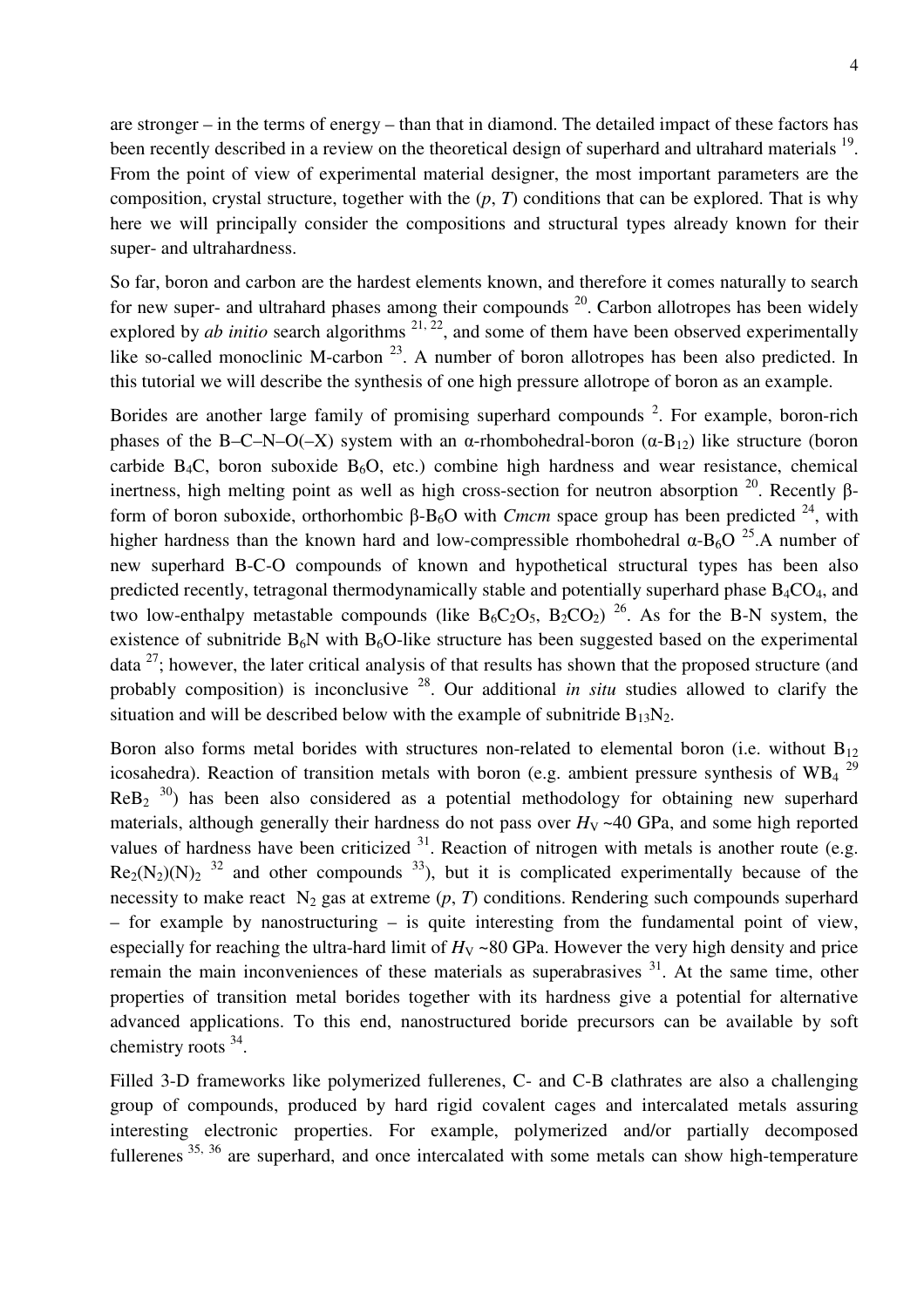superconductivity  $37$ . Similar polymerization at high pressure has been predicted for carbon nanotubes <sup>38</sup>.

Extreme hardness is not only interesting by itself, but also can be intrinsically coupled with other useful properties. For example, clathrate structures are another alternative that can be found in tetrahedral systems, and it is natural to suggest the existence of carbon clathrate frameworks  $37, 39$ . High hardness comparable to diamond and advanced electronic properties are also expected, including high-temperature superconductivity up to 77 K  $^{40}$ . In this case high hardness is not only promising for industrial applications, but also from a fundamental point of view. In fact, the light elements like carbon allow creating the rigid covalent bonds in the material, responsible for highfrequency phonon modes (increase of average phonon frequency  $\omega_{\text{ln}}$ ) that may significantly increase the critical temperature of superconducting transition  $T_c$  in some materials, according to the proportionality  $T_c \sim \omega_{\text{ln}}^{40}$ . Thus, the "carbon framework" compounds are very promising for discovery of superhard superconductors with record  $T_c$  and advanced mechanical properties.

Recently the thermodynamic stabilization of  $C_3B_3$  cages that can host Sr atoms in the "type-VII" clathrate structure has been predicted  $41$  with also superconductivity at  $-42$  K, while in the case of pure carbon frameworks, most of clathrates remain metastable  $39$ . This suggests the necessity of advanced chemical routes (especially new chemical precursors) to explore such compounds. Here, boron substitution aids in the stabilization of  $SrB_3C_3$  clathrate, and offers valuable insights into design guidelines for various carbon-based materials.

## **III. The three methodological strategies.**

In these most promising chemical systems, three methodological strategies are used to find new bulk super- and ultrahard materials. These are: (1) high pressure allotropy/polymorphism of known elements/compounds, by analogy to the graphite-to-diamond transformation  $4$ ; (2) high pressure polymorphism/synthesis of new dense compounds with unusual compositions; (3) high pressureinduced nanostructuration. In the following, we explain these strategies by illustrating them with results of our recent studies.

## **A. High pressure allotropy/polymorphism of known elements/compounds.**

This methodology is quite immediate and is the most widely used by research groups as proved by the synthesis of diamond  $4.5$  and cubic boron nitride  $42.43$ . Actually, the transition from an ambient pressure phase towards a high-pressure (HP) phase, denser, favors the possibility to obtain (if this HP phase is recoverable at ambient conditions) a new superhard material (since the high-pressure phases are often harder than the low-pressure phases of the same compound). This methodology is still used, and even pure elements have recently revealed astonishing surprises: for example, in 2008 the discovery of a new high-pressure phase of boron, orthorhombic  $\gamma$ -B<sub>28</sub> (subscript number indicates the number of atoms per unit cell)  $^{23, 44, 45}$  has completely changed the concept of boron allotropism under pressure <sup>46</sup> and given rise to synthesis of unexpected (and recoverable) boron-rich high-pressure phases  $47,48$ .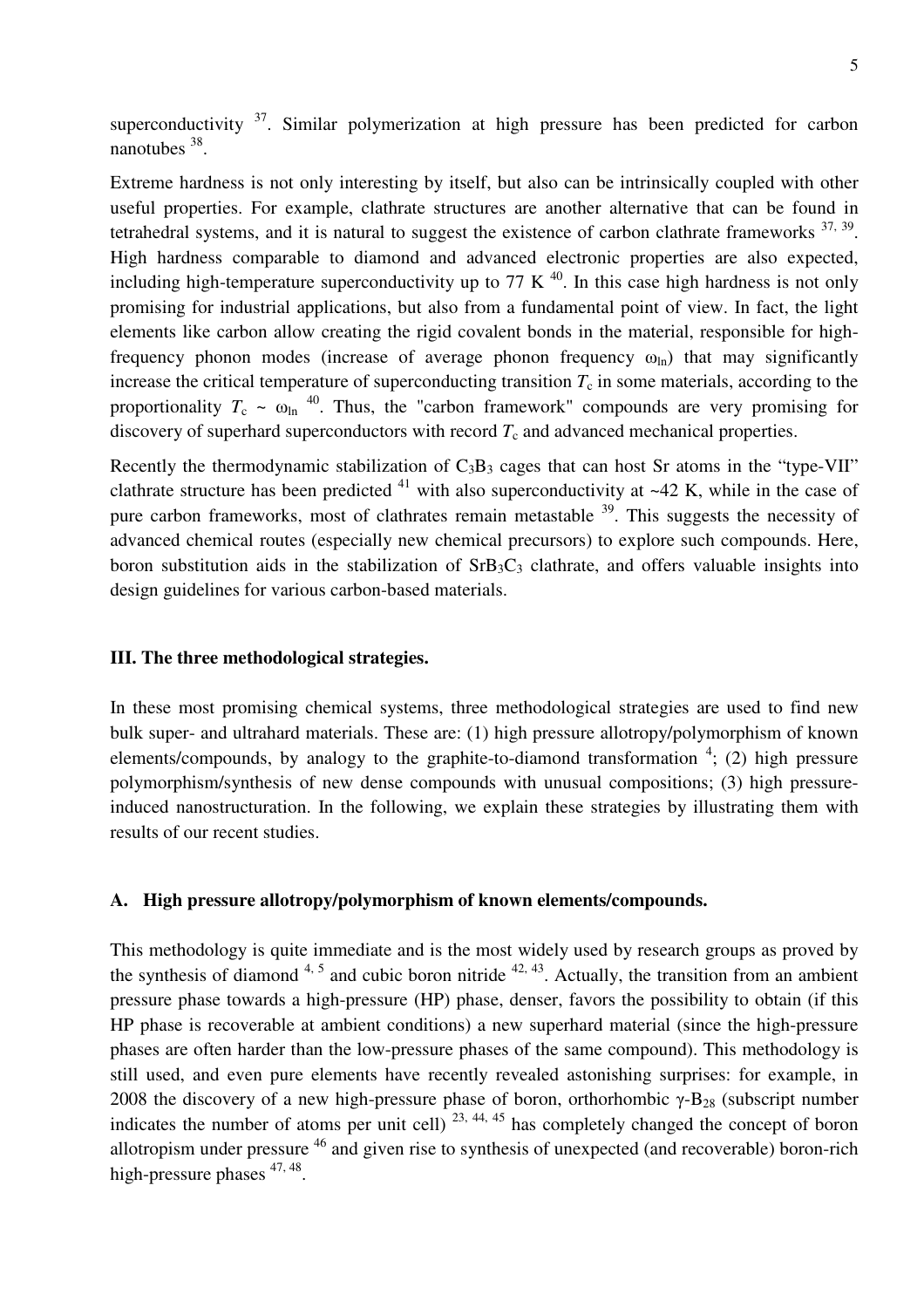Until 2008, among 16 allotropes of boron mentioned in the literature, only three phases seemed to correspond to the pure element, namely,  $\alpha$ -B<sub>12</sub> rhombohedral low-temperature, β-B<sub>106</sub> rhombohedral high-temperature low-pressure, and t- $B_{192}$  tetragonal high-temperature high-pressure phases  $^{46}$ . Discovery of a new high-pressure phase of boron, orthorhombic  $\gamma$ -B<sub>28</sub>, has been made when studied phase transformations in crystalline  $β$ - $B_{106}$  in a multianvil press at pressures from 12 to 20 GPa and temperatures from 1800 to 2000 K, while its structure has been established by coupling the experimental and theoretical methods, i.e. by powder X-ray diffraction (XRD) measurements and *ab initio* calculations <sup>45</sup>. Later studies on micron-sized single crystals of  $\gamma$ -B<sub>28</sub>, grown from boron solutions in metal melts at 12 GPa, confirmed the crystal structure of this phase  $49,50$ .

At ambient conditions γ-B28 has an orthorhombic structure (space group *Pnnm*) with unit cell parameters  $a = 5.054(2)$  Å,  $b = 5.612(3)$  Å and  $c = 6.966(5)$  Å <sup>45</sup>. The structure can be represented as a NaCl-type arrangement of two types of boron clusters,  $B_{12}$  icosahedra and  $B_2$  pairs (Fig. 2). Although the chemical bonding in  $\gamma$ -B<sub>28</sub> is predominantly covalent, there is significantly high charge transfer (of about 0.5 e) from  $B_2$  to  $B_{12}$  clusters <sup>45</sup> that is very unusual for elemental crystals. Very recently the nature of chemical bonding in  $\gamma$ -boron has been explicitly discussed by Macchi<sup>51</sup>.



Fig. 2 Crystal structure of  $\gamma$ -B<sub>28</sub><sup>45</sup>. Two oppositely charged sublattices are marked by different colors (cationic, blue; anionic, red).

High hardness often goes together with low compressibility of new phases or, which is the same, by the high bulk modulus  $B_0 = V_0(\partial p/\partial V)$  (Fig. 3)<sup>52</sup>. The inverse is not always the case, especially for heavy elements <sup>32</sup>, but generally valid for light elements considered in this tutorial. The 300-K equation of state of polycrystalline γ- $B_{28}$  has been measured in the neon pressure medium up to 65 GPa using a diamond anvil cell (DAC) and synchrotron powder X-ray diffraction  $53$ . Experimental value of  $B_0$  (237 GPa) well agree with theoretical calculations at the DFT-GGA level  $(B_0 = 241 \text{ GPa})$  and single-crystal X-ray diffraction experiments up to 40 GPa  $(B_0 = 237 \text{ GPa})^{54}$ . These results allow ascribing  $\gamma$ -B<sub>28</sub> to the densest and least compressible form of elemental boron <sup>55</sup>.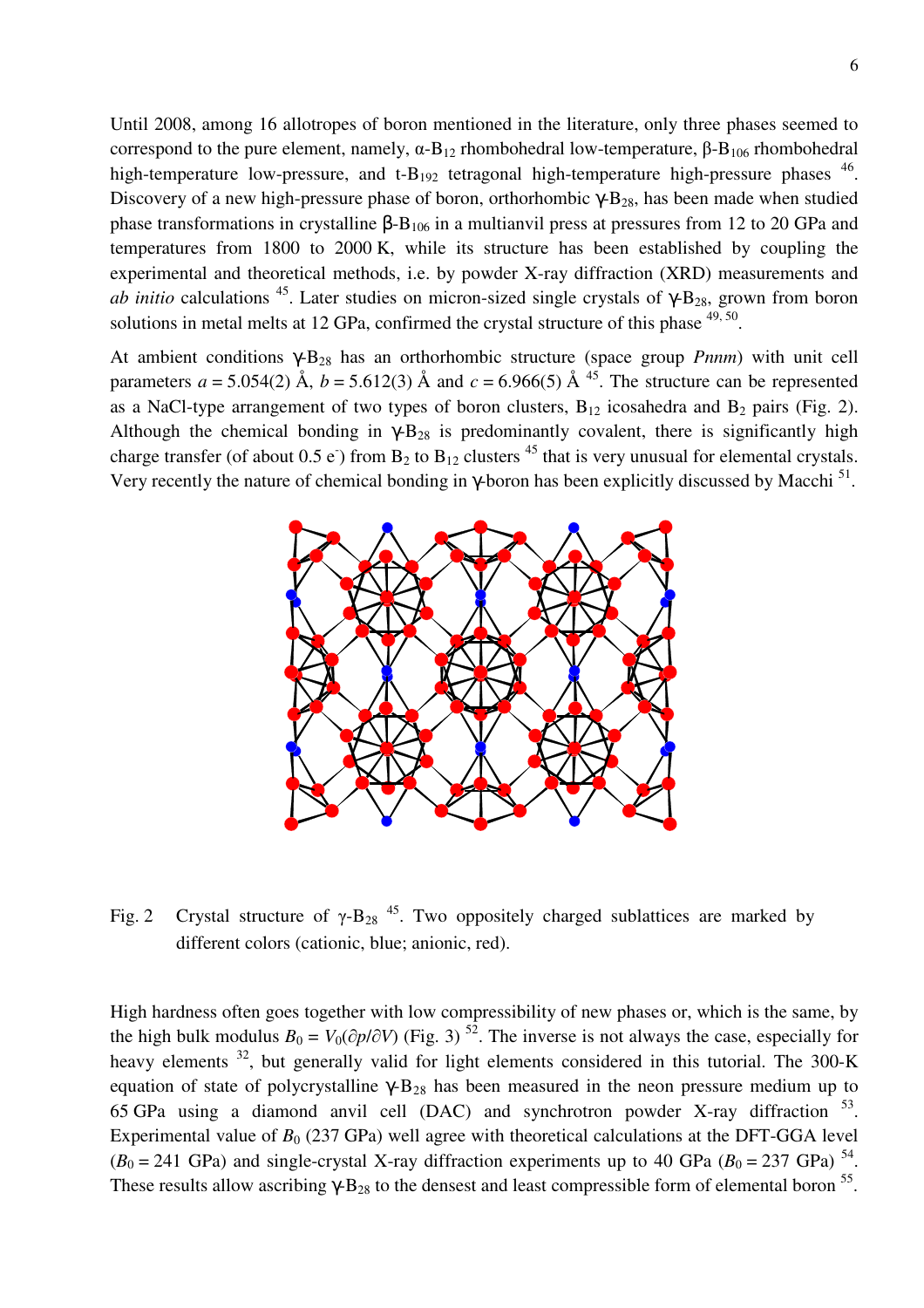

Fig. 3 Vickers (a) and Knoop (b) hardness versus bulk modulus for super- and ultrahard phases of the B–C–N–O quaternary system (black symbols) and some other materials. Grey dashed lines are the guides for eye: linear  $(H_V \sim B_0, H_K \sim$ *B*<sub>0</sub>), cubic (*H*<sub>V</sub> ~*B*<sub>0</sub><sup>3</sup>) and square (*H*<sub>K</sub> ~ *B*<sub>0</sub><sup>2</sup>) decencies that delimit most of known materials.

Bulk polycrystalline samples of  $\gamma$ -B<sub>28</sub> have Vickers hardness of 50 GPa<sup>44</sup> (Fig. 3), which is higher than the hardness of other boron allotropes and agrees well with the 48.8 GPa value calculated in the framework of the thermodynamic model allowing scaling the Vickers hardness values for materials with different bonding types<sup>2</sup>.

The discovery of  $\gamma$ -B<sub>28</sub> provided the missing piece of a puzzle of the phase diagram of boron <sup>45, 56</sup> (Fig. 4). The thermodynamic stability region of this phase is larger than those of all known boron allotropes combined. However, the upper pressure limit of  $\gamma$ -B<sub>28</sub> stability remains to be studied. Theoretical predictions of an  $\alpha$ -Ga-type metallic phase above 74 GPa  $^{57}$  were confirmed by Oganov et al. <sup>45</sup>, except that pressure of this phase transition was shifted to a higher value, 89 GPa, by the presence of  $\gamma$ -B<sub>28</sub>. Recently, this predicted nonicosahedral boron allotrope has be obtained by laser heating of single crystals of β-B to over 2100 K at pressures above 115 GPa<sup>58</sup>.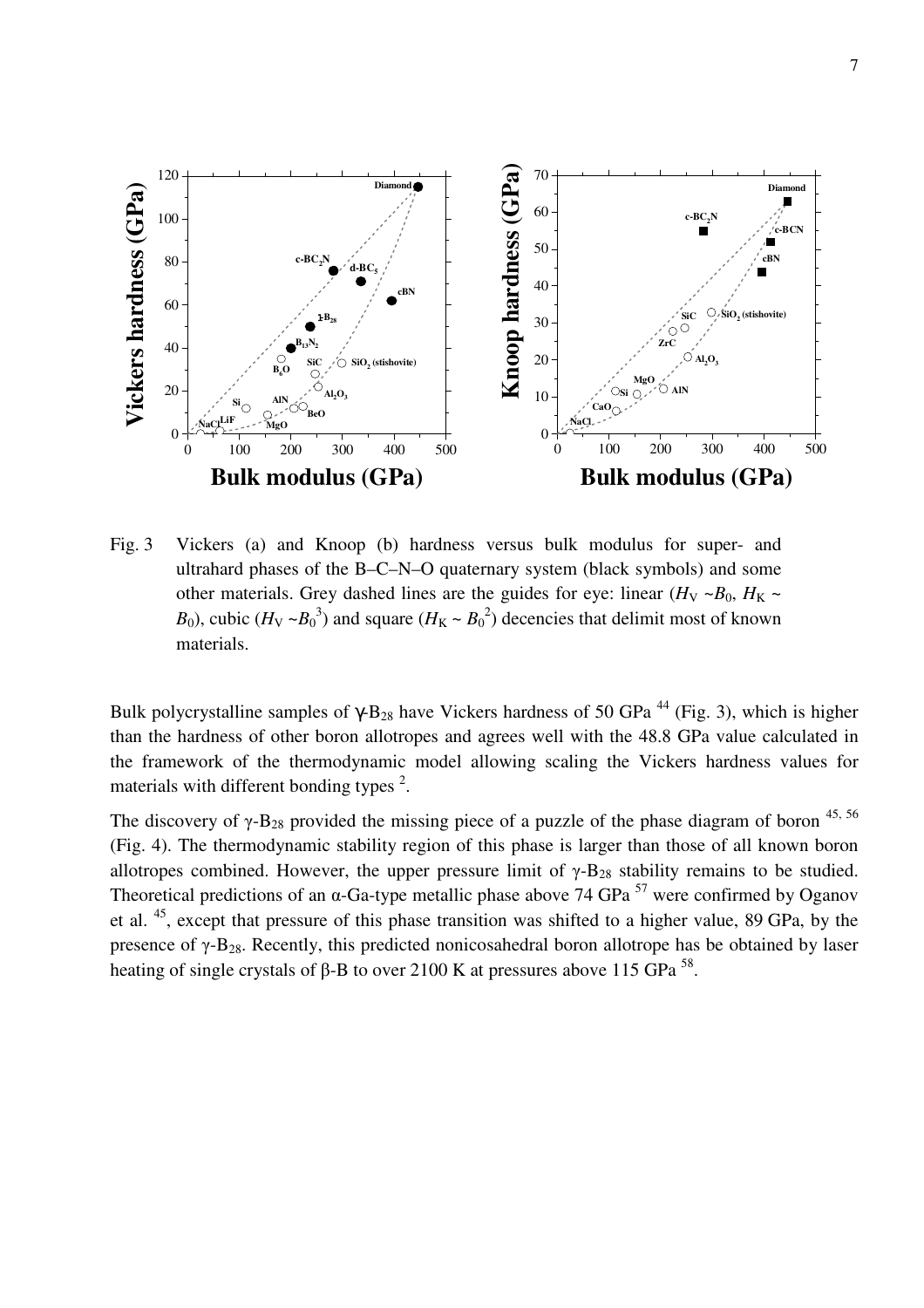

Fig. 4 First tentative *ab initio p*-*T* phase diagram of boron is represented with solid lines according to <sup>45</sup>, where  $\alpha$ ,  $\beta$  and  $\tau$  are  $\alpha$ -B<sub>12</sub>,  $\beta$ -B<sub>106</sub> and  $\tau$ -B<sub>192</sub> boron allotropes, respectively. Dashed grey lines show refined equilibrium lines according to experimental observations and thermodynamic analysis <sup>56</sup>.

Thus, this methodology allowed the synthesis of a new high-pressure phase of boron,  $\gamma$ -B<sub>28</sub> which has the highest hardness<sup>59</sup> and bulk modulus<sup>53</sup> among the known boron crystalline allotropes and is predicted to be stable in a wide (*p*, *T*) range. The discovery of this boron allotrope intensified the research in the field and led to a significant number of metastable pure boron forms that could be synthesized under high pressure and high temperature (HPHT) conditions  $47,48,60$ .

# **B. High pressure polymorphism/synthesis of new dense compounds with unusual compositions.**

The second methodological strategy to synthesize new bulk superhard materials is to explore the high-pressure polymorphism/synthesis of new dense compounds with unusual compositions. In practice, this methodology may mean pursuing two distinct paths: (i) to synthesize low-density precursors of unusual stoichiometry in order to transform them under high pressures to new dense polymorphs; (ii) to induce chemical reactions under high pressure and high temperature using conventional precursors to form new dense ultrahard compounds with new compositions. Below we present these two paths of high-pressure synthesis of new superhard materials via phase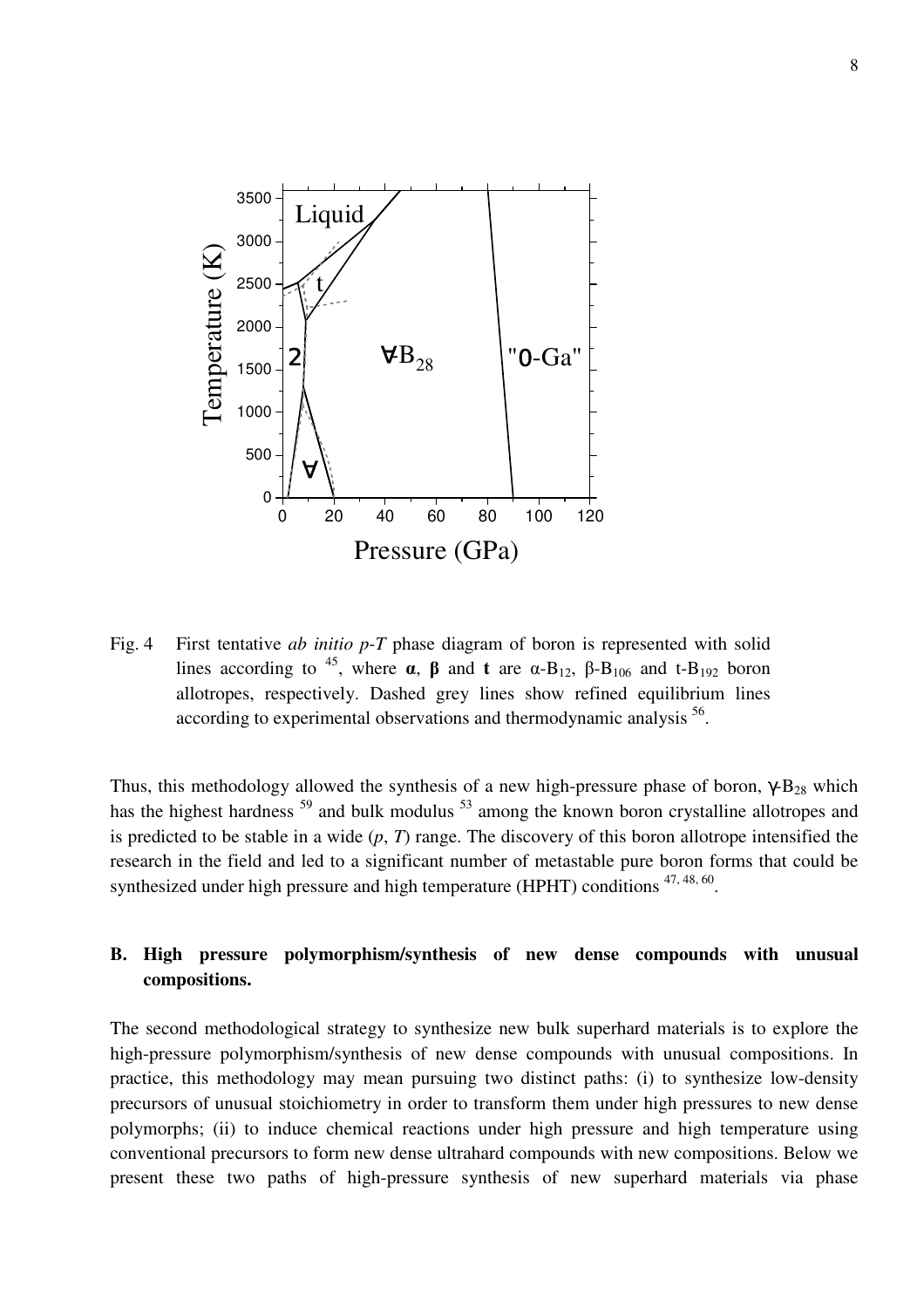transformation of non-standard precursors (example of  $d$ -BC<sub>5</sub>) and via a reaction of well-known compounds under extreme conditions (example of  $B_{13}N_2$ ). These two pathways are not exclusive, and the last example  $(c-BC_2N)$  illustrates these two possible synthesis paths of the same new compound via the second methodology.

Prior to describing these experimental achievements, we would like to point out one important feature that often raised a controversy in superhard community in the past. Typically, a graphite-todiamond like phase transformation occurs by combined diffusional and displasive (martensitic) mechanism: high pressure favor displacive, while high temperature - diffusive. Individual mechanisms are possible only in the case of pure C or BN. Such particularity, in the general case of B-C and B-C-N precursors  $\frac{7}{10}$ ,  $\frac{61}{100}$  leads unavoidably to nanostructured character of forming phase, with grainsize typically ~5-50 nm. In the terms of a diamond-like structure of B-C-N system, this size range corresponds to 20-200 stacked "buckled" layers along hexagonal c-axis of diamond ([*111*] direction of cubic lattice). To define nanoparticles (individual or aggregated) as unique phase (in thermodynamic sense) is quite challenging problem. Two fundamental notations of phase, i.e. crystal structure and chemical composition, are often questioned, which was the case of ultrahard B-C-N phases that had divided the superhard-material community for decades because of fundamental importance. In fact, the space resolution of typical methods for materials characterization (for example XRD, Raman, high-resolution transmission electron microscopy (TEM) and electron energy loss spectroscopy (EELS)) is often comparable to the grainsize, and systematically only the consistency between different characterization techniques can indicate the chemical homogeneity and individual crystal structure. In this tutorial, we tried to make presentation as smooth and simple as possible, avoiding historical disagreements.

#### B.1 SYNTHESIS OF DIAMOND-LIKE BC<sub>5</sub>

Superhard diamond-like  $BC_5$  ( $d$ -BC<sub>5</sub> or  $c$ -BC<sub>5</sub>) has been synthesized by direct phase transformation of graphite-like B–C solid solutions by analogy of graphite-to-diamond transformation  $62, 63$ . Experiments at pressures above 25 GPa and temperatures of about 2200 K have been performed in a laser-heated diamond anvil cell. For the comprehensive study of  $d$ -BC<sub>5</sub> by a variety of microscopic characterization techniques, well-sintered ingot of nanocrystalline diamond-like  $BC_5$  have been synthesized using multianvil Paris-Edinburgh press  $^{62}$ .

According to XRD powder pattern, the structure of  $c$ -BC<sub>5</sub> is similar to diamond (Fig. 5a). The  $d$ -BC<sub>5</sub> lattice parameter of  $a = 3.635(8)$  Å is larger than that of diamond (3.5667 Å), and is close to the 3.646 Å value expected from the ideal mixing (Vegard's law) between diamond and "diamondlike boron" (Fig. 6). The latter hypothetical diamond structure with  $a = 4.04 \text{ Å}$  corresponds to the B–B bond length of 1.75  $\AA$  <sup>64</sup>. Theoretical predictions also confirm this value <sup>65</sup>. The homogeneity of boron (and carbon) distribution all over the crystal lattice has been confirmed by the EELS elemental mapping (Fig. 5b  $\&$  c). The valence state mapping also reveals homogeneity of the atomic hybridization (sp<sup>3</sup> for both B and C atoms); thus proving the existence of  $d$ -BC<sub>5</sub> as an individual phase <sup>62</sup>.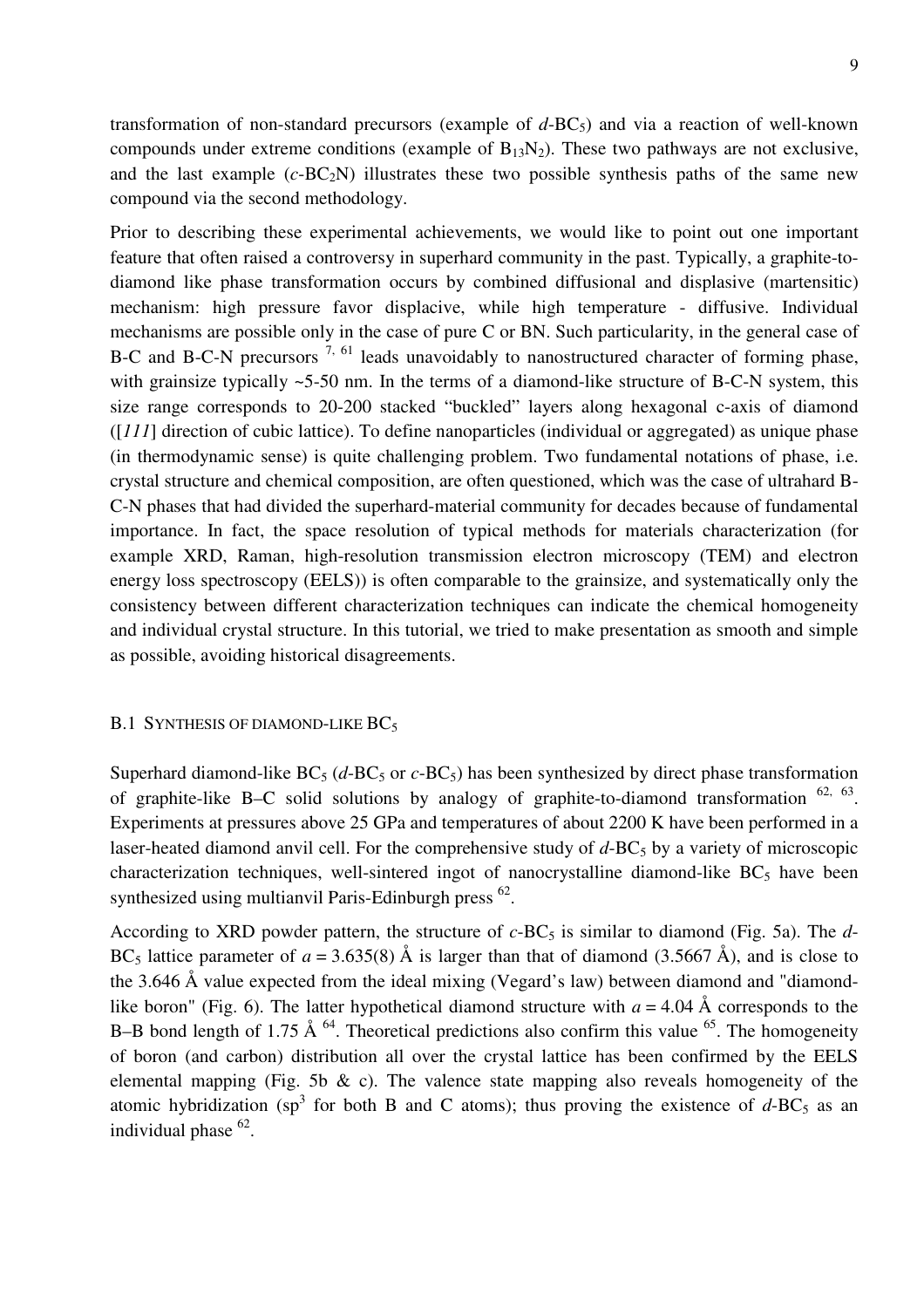

Fig. 5 (a) Crystal structure of diamond-like *d*-BC<sub>5</sub>. The red and blue balls represent the boron and carbon atoms, respectively. The boron atoms are randomly distributed allover the diamond-like lattice. (b-e) EELS element mapping of  $d$ -BC<sub>5</sub> sample before and after thermal decomposition (the scale bar represents 20 nm): B in *d*-BC<sub>5</sub> (b); C in  $d$ -BC<sub>5</sub> (c); B in B<sub>4</sub>C/diamond composite (d); and C in B4C/diamond composite (e).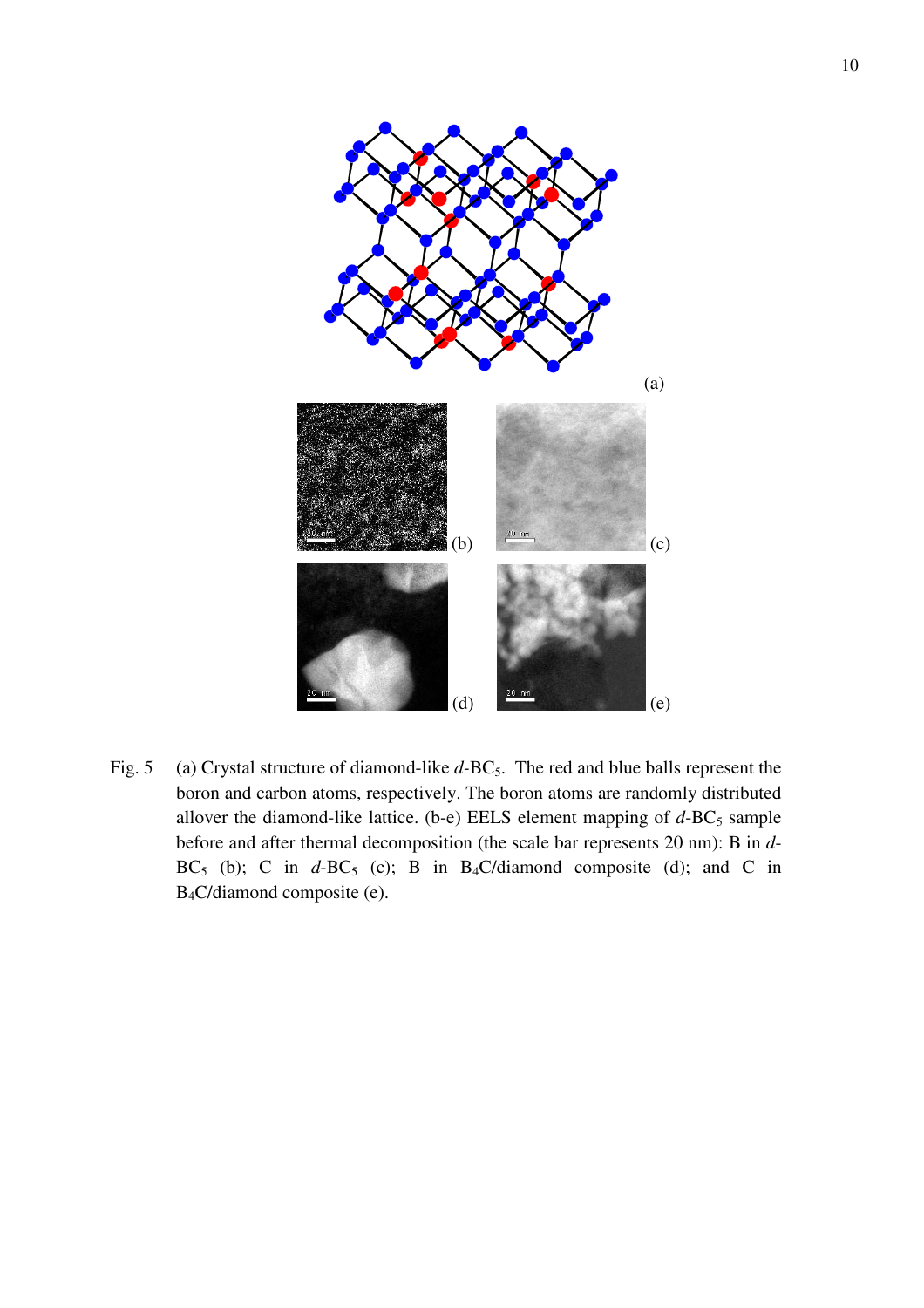

Fig. 6 Lattice parameters of boron substituted diamonds versus boron content. The dashed line represents Vegard's law, while solid circle with error bar shows the value for diamond-like  $BC_5$  in comparison with boron-doped diamond with 1.8 at% B (pentagon)  $^{62}$  and *ab initio* GGA data (triangles)  $^{65}$ .

The  $d$ -BC<sub>5</sub> phase forms in a relatively narrow ( $\sim$ 200 K) temperature range and has a metastable character. In fact, it is an ultimate metastable solid solution of boron in diamond, never achieved by the equilibrium dissolving of boron in carbon. Even slight overheating leads to the phase segregation into more thermodynamically stable boron carbide B<sub>4</sub>C and boron-doped diamond (see, for example, EELS element mapping at Fig. 5d  $\&$  e). At the same time, higher thermal stability has been observed at ambient pressure as compared to polycrystalline diamond.

*In situ* XRD measurements of the 300-K EOS up to 40 GPa, allowed obtaining the bulk modulus of  $B_0 = 335$  GPa<sup>62</sup>. Such high value is exceeded only by the bulk moduli of diamond (446 GPa<sup>66</sup>), *c*-BN (395 GPa  $^{67}$ ) and some diamond-like BC<sub>x</sub>N (see chapter IV), therefore, allow suggesting the very high hardness of diamond-like  $BC_5$ , as soon as it is produced by light elements and having 3-D diamond structure (possibly, also influenced by nanostructuring).

The obtained ingot material has been tested by various microscopic techniques in order to reveal its technological capacities. The material has similar order of magnitude of electrical conductivity as other doped semiconductors (~0.6  $\Omega$ ·m at 300 K) and occurs as nanocrystalline aggregates with clearly visible but very small grains with an average size of 10-15 nm. Intrinsic electrical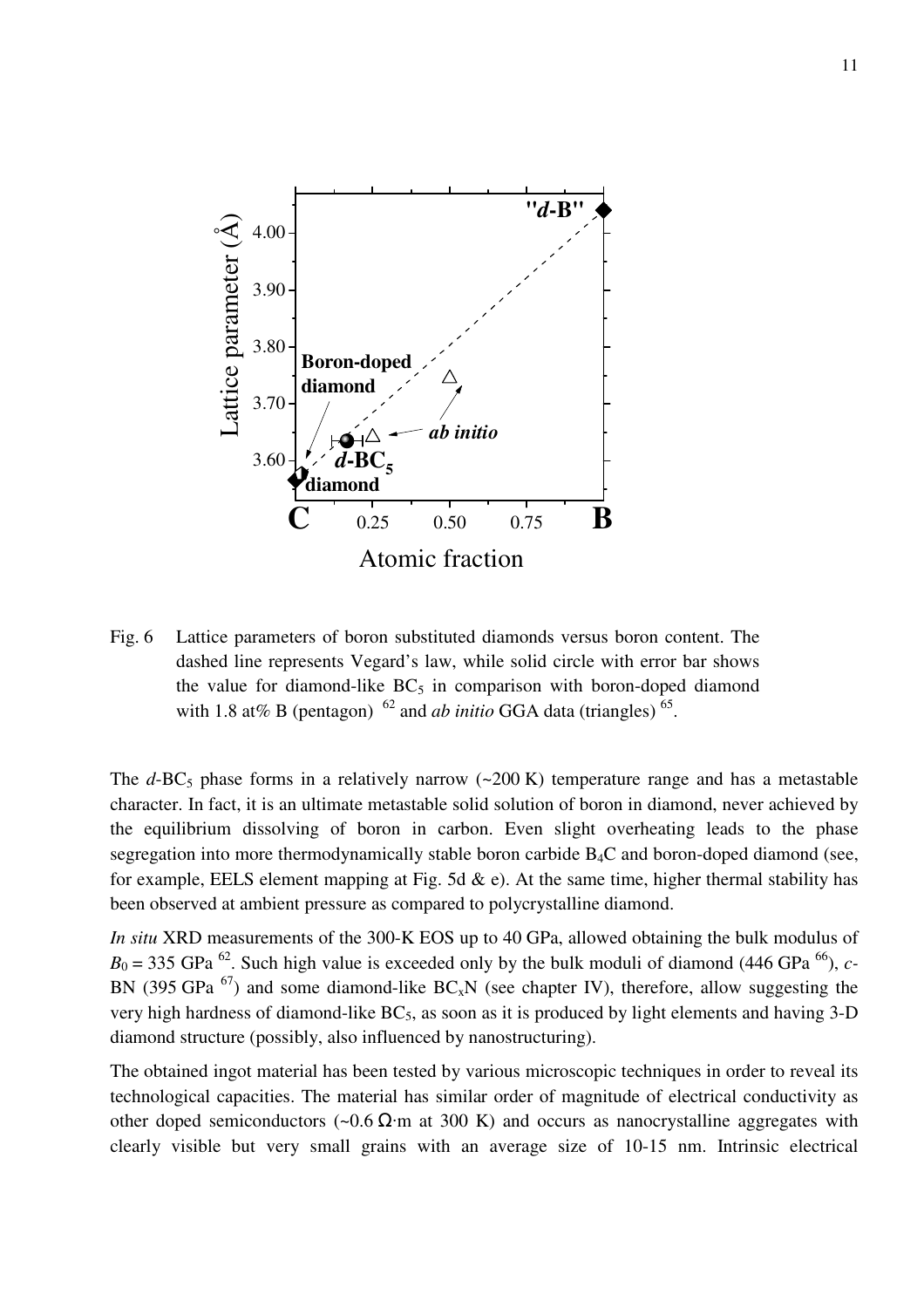conductivity of superhard material is a highly desired property that makes possible shaping the material by electro erosion, a method of choice that cannot be often applied to superhard materials.

The Vickers hardness was estimated as  $H_V = 71$  GPa in the asymptotic-hardness region (recommended for hard and brittle materials  $<sup>1</sup>$ ) (Fig. 3a). This value is in excellent agreement with</sup> the values predicted in the framework of the thermodynamic model of hardness, i.e.  $70.6$  GPa  $^{52,68}$ as well as by microscopic hardness model, i.e.  $70$  GPa  $^{69}$ . Under highest applied loads of Vickers indenter (10-N and 20-N), the cracks have been observed and the value of fracture toughness was estimated as  $K_{\text{IC}} = 9.5 \text{ MPa m}^{1/2}$ . Such high value (typically 1 to 5 for various ingot materials produced by polycrystalline diamond and *c-*BN) is indicative of high crack resistance, which can be explained by the blocked crack due to the nanostructuring. Alternative evaluation of hardness by nanoindentation measurements (so-called nanohardness) also have confirmed the superhard character of the phase with corresponding value of 73 GPa  $^{70}$ .

The thermal stability up to 1890 K of bulk diamond-like  $BC_5$  ("diamond-to-graphite" structural transition with decomposition) has been measured by *in situ* by XRD in non-oxidizing environment. It is by 500-K higher than thermal stability of nanocrystalline diamond with the same grainsize. This may be attributed to the higher activation barrier for graphitization and/or phase segregation of diamond lattice due to the presence of boron. At higher temperatures,  $d$ -BC<sub>5</sub> decomposes into disordered graphite and amorphous boron and/or boron carbides  $^{62}$ .

Finally, synthesized diamond-like  $BC_5$  gives an excellent example of material with extreme hardness combined with unusually high (for superhard materials) fracture toughness, thermal stability and electrical conductivity. This makes it an exceptional superabrasive superior to diamond for some applications, especially those that may require shaping easily achievable by electroerosion (contrary to binderless diamond and *c*-BN). Electrical conductivity is also characteristic for ceramic composites obtained by decomposition of graphitic  $BC_x$  phases at HPHT conditions  $^{71}$ .

## B.2 SYNTHESIS OF BORON SUBNITRIDE  $B_{13}N_2$

The systematic *in situ* studies of the B–BN system allowed discovery of rhomboheadral boron subnitride  $B_{13}N_2$ . Until 2007 it was a missing boron-rich compound of  $\alpha$ -boron type of the second period elements <sup>72, 73</sup>, and it was also expected to be superhard, similarly to boron carbide  $B_4C^{74}$ . According to the *in situ* synchrotron X-ray diffraction, this phase crystallizes from the B–BN melt at pressures up to 5.3 GPa and temperatures up to 2800 K. It forms brilliant dark red crystals, easily distinguishable in the black boron matrix. The detailed characterization using powder X-ray diffraction, Raman spectroscopy, high-resolution transmission electron microscopy (TEM) and electron energy loss spectroscopy (EELS) showed that the crystal structure of  $B_{13}N_2$  belongs to the  $R-3m$  space group and represents a new structural type produced by the distorted  $B_{12}$  icosahedra linked together by N–B–N chains and inter-icosahedral B–B bonds  $^{75}$  (Fig. 7).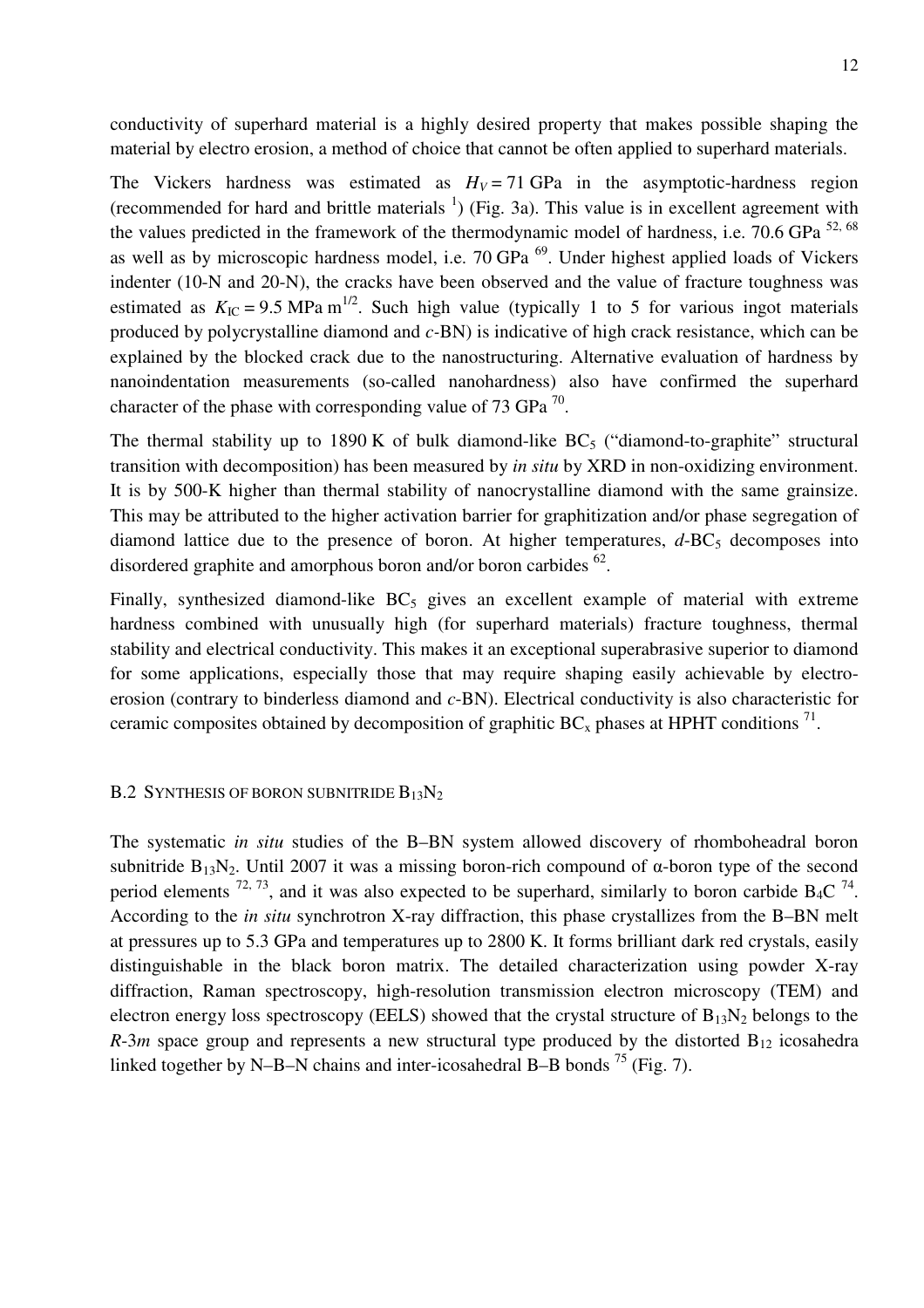

Fig. 7 Crystal structure of rhombohedral  $B_{13}N_2$ <sup>75</sup>. The red and blue balls represent the boron and nitrogen atoms, respectively.

In contrast to boron carbide, boron subnitride is a stoichiometric compound and not a solid solution. The Rietveld refinement of XRD powder diffraction data using the  $B_4C$ -like unit cell as a starting model, gives the composition  $B_{13}N_2$ <sup>75</sup>. The site occupancies of atoms of each type are close to unit, so the synthesized  $B_{13}N_2$  phase is stoichiometric, in contrast with O-deficiency of  $B_6O$  of the same structural type. Besides, the formation of two other boron-rich B–N phases denoted as " $B_6N$ " and  $B_{50}N_2$ " has been observed.<sup>72, 73</sup> Their structures have not been resolved in original works.

Solozhenko et al. have found that  $B_{13}N_2$  is thermodynamically stable boron subnitride, and at 5 GPa it melts incongruently at  $2600 \text{ K}$  and forms eutectic equilibrium with boron  $^{76}$ . The equilibrium phase diagram of the B–BN system at 5 GPa (Fig. 8) is characterized by the following nonvariant equilibria:  $L + BN \rightleftarrows B_{13}N_2$  of peritectic type at 2600 K;  $L \rightleftarrows \beta - B + B_{13}N_2$  of eutectic type at 2300 K; and L  $\rightleftarrows$   $\beta$ -B + BN metastable eutectic at 2120 K that assures the appearance of the liquid phase, from which  $B_{13}N_2$  crystallizes. The evolution of phase diagram of B-BN system up to 24 GPa has been studied in the later work  $<sup>77</sup>$ . There are two thermodynamically stable boron</sup> subnitrides in the system i.e. rhombohedral  $B_{13}N_2$  and tetragonal  $B_{50}N_2$ . Above 16.5 GPa, the  $B_{50}N_2 \rightleftarrows L + B_{13}N_2$  peritectic reaction transforms to the solid-phase reaction of  $B_{50}N_2$ decomposition into tetragonal boron (t'-B<sub>52</sub>) and B<sub>13</sub>N<sub>2</sub>, while the incongruent type of B<sub>13</sub>N<sub>2</sub> melting changes to the congruent type only above 23.5 GPa.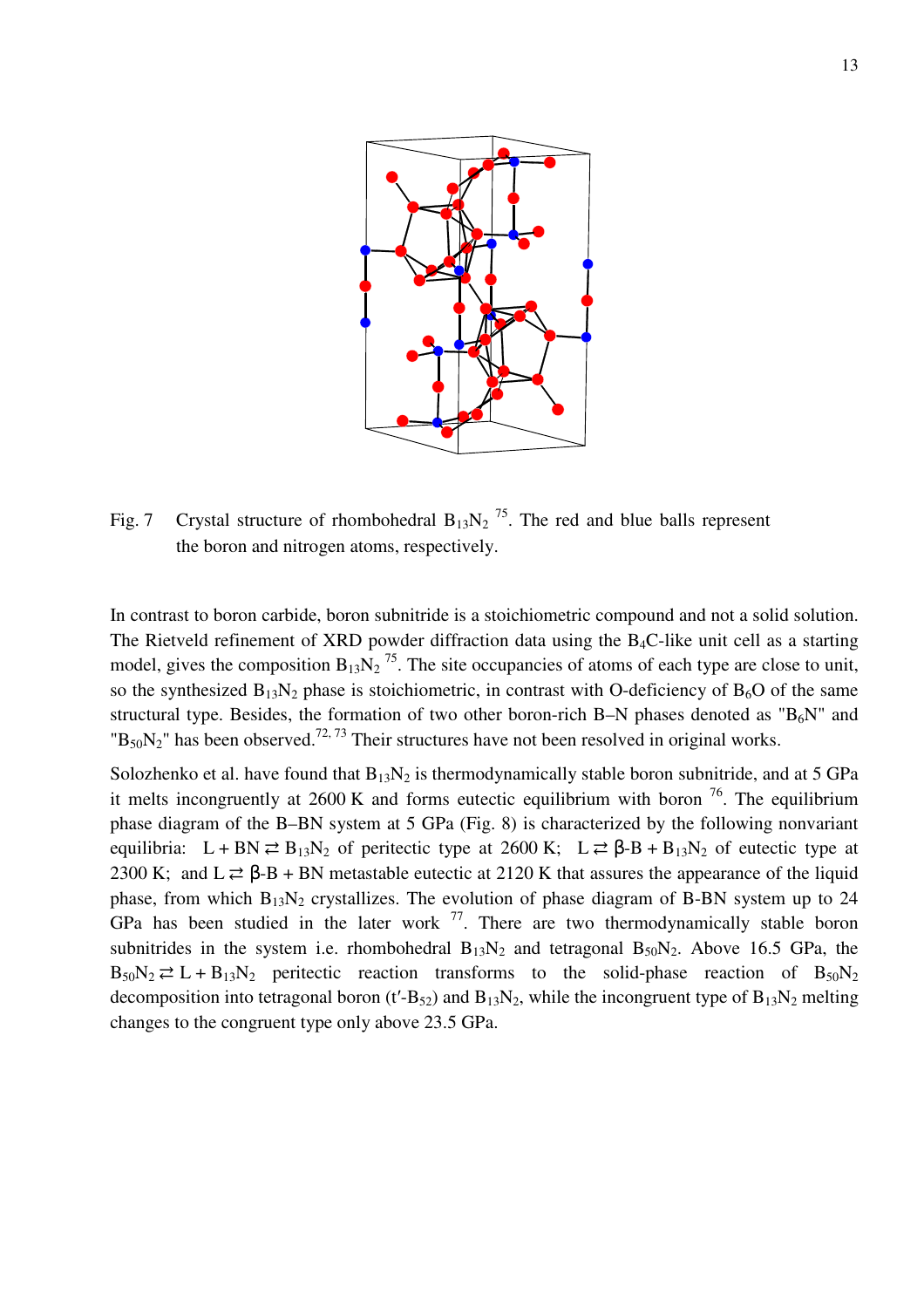

Fig. 8 Phase diagram of the B–BN system at 5 GPa  $^{76}$  constructed by combination of *in situ* experimental data and thermodynamic calculations.

The 300-K equation of state of  $B_{13}N_2$  has been measured up to 30 GPa in a DAC in neon pressure medium using synchrotron powder X-ray diffraction <sup>78</sup>. The value of bulk modulus,  $B_0 = 200$  GPa, is close to those of superhard boron compounds such as suboxide  $^{79}$  and boron carbide  $^{74}$ .

According to the predictions made by Mukhanov et al.  $2$  in the framework of the thermodynamic model of hardness, the  $B_{13}N_2$  subnitride is expected to exhibit microhardness  $H_V$  of 40 GPa (Fig. 3) comparable to that of commercial polycrystalline *c*-BN. The experimental measurements of hardness, elastic properties and fracture toughness clearly indicate that  $B_{13}N_2$  belongs to a family of superhard phases  $80$  and can be considered as a promising superabrasive or binder for cubic boron nitride. The experimental value of Vickers hardness  $H_V$  of 41(2) GPa <sup>80</sup> is in good agreement with predictions.

## B.3 SYNTHESIS OF SUPERHARD CUBIC BC<sub>2</sub>N

Superhard cubic BC<sub>2</sub>N (*c*-BC<sub>2</sub>N) has been first synthesized in 2001 and became second to diamond superhard material filling the hardness gap between cBN and diamond. Its discovery gave a renaissance to modern intense research of superhard phases and reinforced the idea of graphite-to diamond-like structural transformations as a route to extreme hardness. By direct solid-state phase transition of graphite-like  $(BN)_{0.48}C_{0.52}$   $^{81}$ ,  $c$ -BC<sub>2</sub>N has been synthesized at pressures above 18 GPa and temperatures higher than 2200 K using laser-heated DAC  $^{82}$ . Segregation of graphitic B-C-N compound into cBN and diamond (or disordered graphite) has been observed at lower pressures.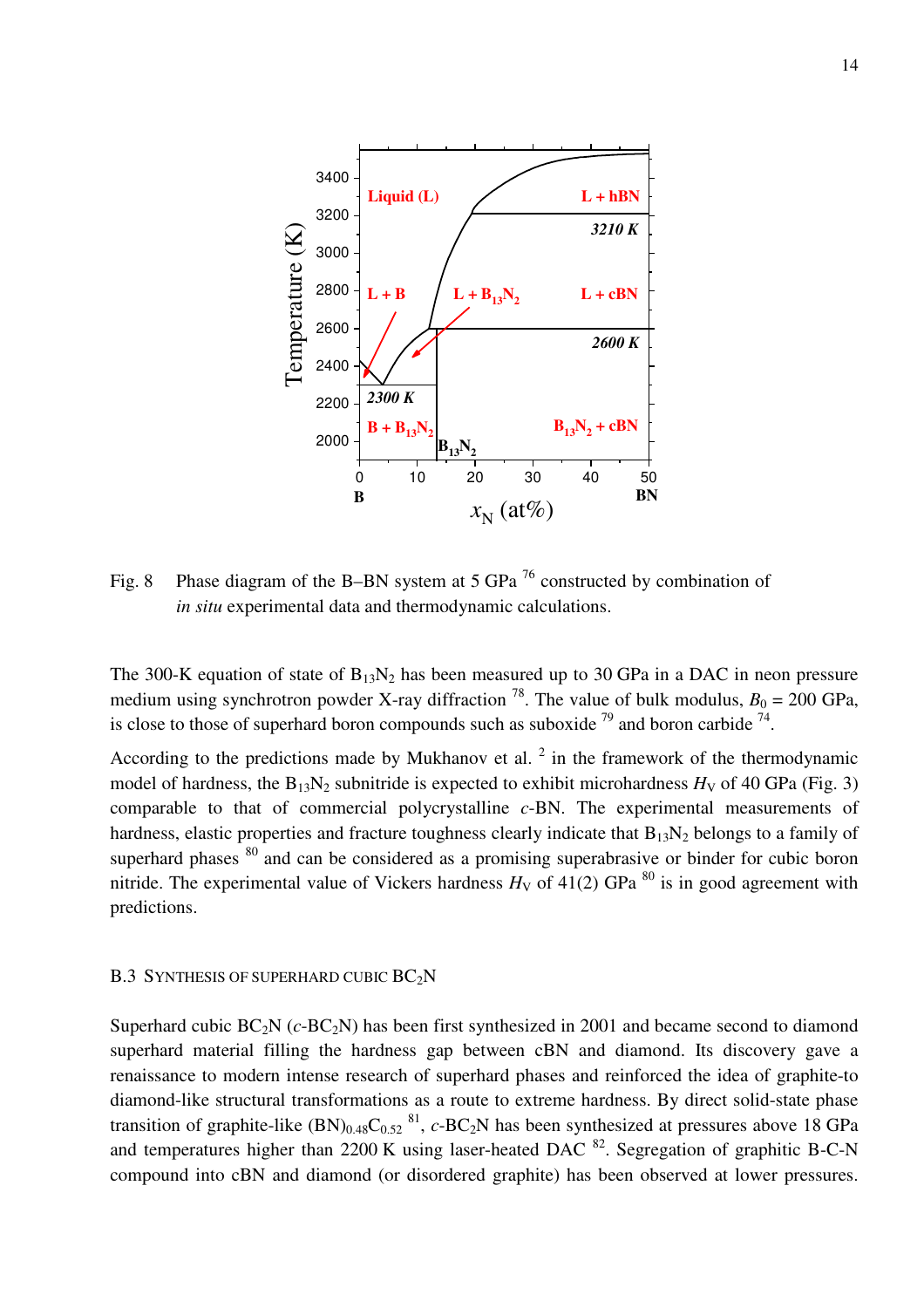The macroscopic samples (up to 2  $mm<sup>3</sup>$ ) have been produced using a large-volume multianvil apparatus with a 5000-ton press at Bayerisches Geoinstitut.

 $c$ -BC<sub>2</sub>N has cubic diamond structure (and can be named  $d$ -BC<sub>2</sub>N using the notations of this tutorial) that corresponds to the Fd-3m space group. Powder diffraction pattern shows only *111*, *220*, and *311* Bragg reflections, while the absence of the *200* line (typical for *c*-BN) indicates that B, C and N atoms are uniformly distributed over both *fcc* sublattices of the zinc-blende structure. The lattice parameter of  $a = 3.642(2)$  Å <sup>82, 83</sup> is noticeably larger than those of both diamond (3.5667 Å) and cubic boron nitride (3.6158 Å) (Fig. 9). Thus, the synthesized phase cannot be considered as "diamond– $c$ -BN alloys" with lattice parameters that follow ideal mixing law  $84$ .



Fig. 9 Lattice parameters of cubic  $BC_2N$  <sup>82</sup> (solid circle), zinc-blende  $BC_2N$  <sup>85</sup> (open circle),  $BC_2$ <sub>5</sub>N heterodiamond <sup>86</sup> (open square) and diamond-like BN-C solid solutions <sup>84</sup> (solid squares). The dashed line represents ideal mixing between diamond and cubic boron nitride.

Analytical TEM showed the grain size of  $c$ -BC<sub>2</sub>N ranges from 10 to 30 nm <sup>87</sup>, which is typical for metastable diamond-like phases produced by "graphite-to-diamond-like" transformation (see also *d*- $BC_5$  example above). Selected area electron diffraction patterns confirm the absence of superstructure and uniform distribution of B, C, and N atoms in the diamond lattice. The *K*-edge EELS spectra of B, C and N atoms, which are sensitive to orbital hybridization, revealed an  $sp^3$  type atomic bonding and additionally confirmed the formation of diamond-like B–C–N phase  $87$ . The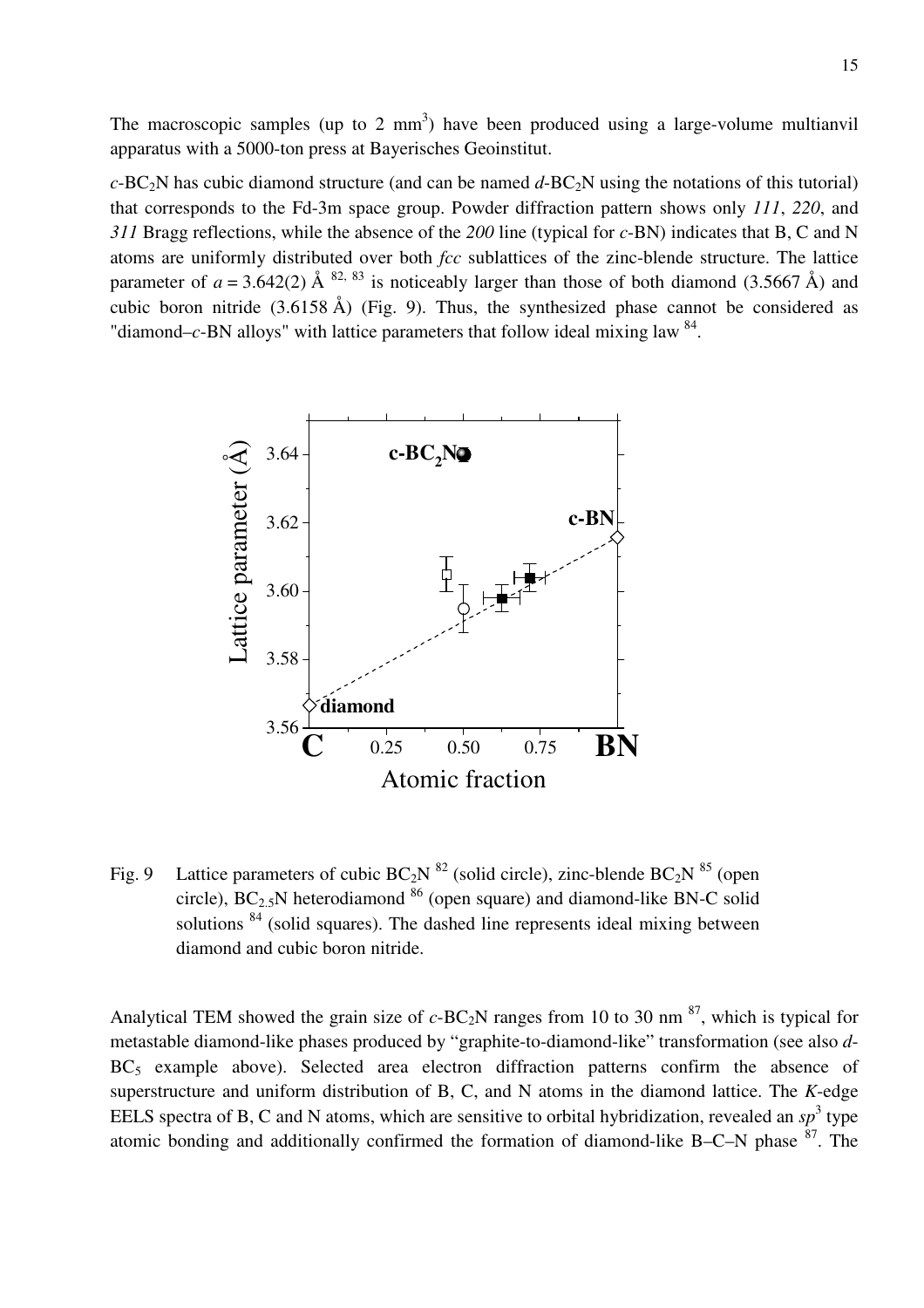atomic force microscopy studies of granular structure of bulk  $c$ -BC<sub>2</sub>N indicated the average size  $\sim$ 200 nm <sup>88</sup>. This large grains are aggregates of small crystallites of 20-30 nm.

Raman study using both UV and visible excitation lights <sup>89</sup> indicated that the position of the unique Raman band (at  $1325.7(16)$  cm<sup>-1</sup>) is located between the Raman peaks of diamond and *c*-BN, and corresponds to LO mode of  $c$ -BC<sub>2</sub>N phase. The large full width at half maximum (FWHM) of this band  $(\sim 25 \text{ cm}^{-1})$  most likely reflects random atomic distribution all over the diamond lattice.

While the lattice parameter of  $c$ -BC<sub>2</sub>N is larger than that expected from Vegard's law applied to cBN and diamond, the bulk modulus of  $B_0 = 282$  GPa  $^{82}$  is ~30% smaller than the 420 GPa value expected from ideal mixing. The *in situ* XRD measurement in DAC to 30 GPa <sup>82</sup> has been later confirmed by the value obtained by Brillouin scattering <sup>90</sup>. The bulk and shear moduli of  $c$ -BC<sub>2</sub>N have been estimated at 259 GPa and 238 GPa, respectively  $90$ . The shear modulus of 447 GPa evaluated earlier <sup>82</sup> from the load-displacement curves is most likely an overestimate due to distinct deformation of the diamond indenter during nanohardness measurements.

Micro- and nanoindentation techniques allowed characterization of mechanical properties of *c*-BC<sub>2</sub>N <sup>82</sup>. The values of nanohardness ( $H_N$  = 75 GPa), as well as Vickers ( $H_V$  = 76 GPa) and Knoop ( $H_K$  = 55 GPa) microhardness are always intermediate between those of diamond and *c*-BN. that makes cubic  $BC_2N$  the second hardest known material (Fig. 3). The elastic recovery of  $c$ - $BC_2N$ has been found to be 68% which is higher than the corresponding value for *c*-BN (60%), and is approaching that of diamond. In fact, *c*-BC<sub>2</sub>N phase has an unusual combination of mechanical properties: its elastic moduli measured by Brillouin scattering and X-ray diffraction are lower than those of cubic boron nitride, whereas its hardness measured independently by micro- and nanoindentation techniques is higher than that of single-crystal *c-*BN and is only slightly lower than that of diamond.

The *in situ* study of thermal stability have shown that  $c$ -BC<sub>2</sub>N remains stable up to 1800 K, which makes it more stable than polycrystalline diamond with the same grain size. At pressures of 25- 32 GPa, the decomposition into *c-*BN and diamond has been observed at temperatures above  $2900 \text{ K}^{83}$ .

Distinctive dense polymorph of  $BC_2N$ , nanostructured bulk zinc-blende  $BC_2N$  ( $zb$ - $BC_2N$ ) material, has been obtained from ball-milled mixture of graphite and hexagonal boron nitride at 20 GPa and 2200-2250 K  $^{85}$ . The well-sintered translucent chunks had the Vickers hardness of 62 GPa. According to the high resolution TEM, the obtained  $zb$ -BC<sub>2</sub>N is nanocrystalline with a grain size of  $\sim$ 5 nm with amorphous grain boundaries. Contrary to diamond-structure *c*-BC<sub>2</sub>N described above, crystalline  $zb$ -BC<sub>2</sub>N is consistent with a face-centered cubic zinc-blende structure. The lattice parameter of  $a = 3.595$  Å well agrees with ideal mixing law, which renders  $zb$ -BC<sub>2</sub>N significantly different from  $c$ -BC<sub>2</sub>N synthesized in <sup>82</sup> (Fig. 9).

To shed some light on distinctive forms of  $BC_2N$ , their crystal structure features and to understand quite significant spread in properties, first-principles calculations have been performed  $91$ . The proper choice of the supercell, cutoff energy and sampling *k* points allowed to show the stability of cubic phases. The bulk moduli for the phases with different atomic distributions all over the supercell (e.g. high-density phase with C-B-N layered superstructure, high-density phase without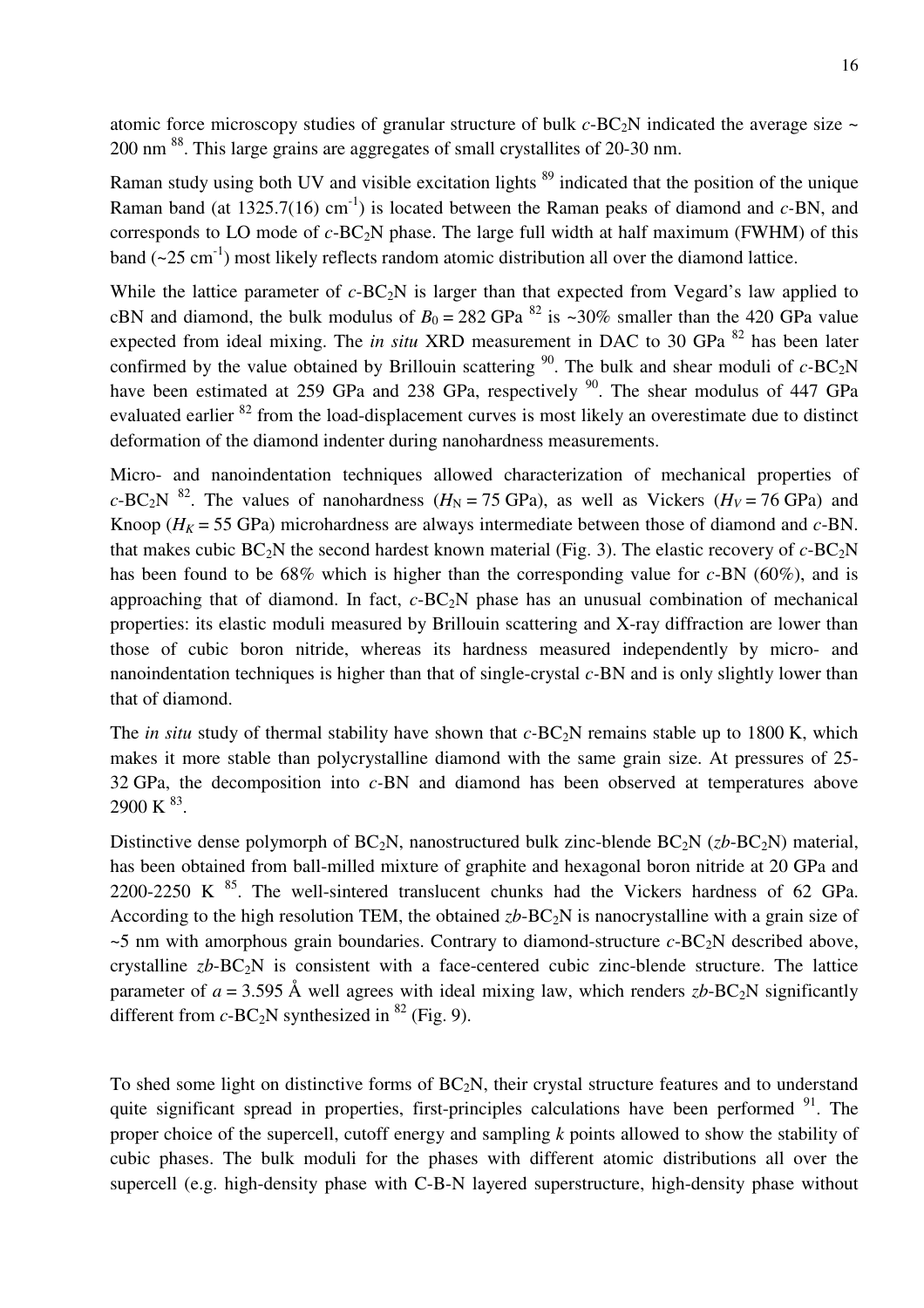any C-B-N layers, and low-density phase; all the phases are defect-free and do not possess any B–B or N–N bond) were in excellent agreement with experimentally established values. The computational results conclude that the low-density phase, *c*-BC<sub>2</sub>N synthesized by Solozhenko et al. <sup>82</sup>, has no C–C bonds, whereas the high-density phase,  $zb$ -BC<sub>2</sub>N synthesized by Zhao et al. <sup>85</sup> has C–C bonds. The unique feature of each of the cubic  $BC_2N$  phases is, therefore, a result of the local electronic structure and chemical bonding in the crystal structure.

Later studies on elastic moduli and strength of nanocrystalline  $zb$ -BC<sub>2</sub>N under nonhydrostatic conditions up to 100 GPa  $^{92}$  have shown that the compound could support a maximum differential stress of 38 GPa when it started to yield at about 66 GPa under uniaxial compression.

## **C. High pressure-induced nanostructuration**

Finally, the last methodological strategy to synthesize new "bulk" super- and ultrahard materials relies on the high pressure-induced nanostructuration. Actually, according to experimental observations and theoretical simulations, for the majority of polycrystalline materials a decrease in grain size down to dozens of nanometers results in significant increase in hardness compared to single crystals and polycrystalline (microstructured) materials, up to 70% in some cases  $9, 42, 93.96$ . This phenomenon is known for a long time and is called the Hall-Petch effect (HPE). Here, for the clarity, we will present only simplified model of this phenomenon, while more mechanisms (like twinning) have been previously discussed in other review.<sup>97</sup> Anyway, the role of high-pressure synthesis is just the same as for new composition and crystal structure stability: tunable nanostructuration by playing p-T-time conditions of synthesis.

The HPE can be explained schematically using the concept of dislocation pile-up: in polycrystalline materials, grain boundaries are barriers to dislocation motion, notably because of the crystallographic mismatch between adjacent grains that requires more energy for a dislocation to change directions and move into the adjacent grain. Hence, under an applied stress, dislocations concentrate in a grain until dislocation sources are activated in the neighboring grain, allowing further deformation in the material. Hence, reducing the grain size means that the number of grain boundaries per volume unit increases and that, for each grain, the number of dislocations that can pile-up is reduced. Therefore, the amount of applied stress needed to move dislocations across the grain boundaries is increased compared to coarse-grained materials: it means that the hardness is increased.

Thus, there is an inverse relationship between grain size  $d$  and yield strength  $\sigma$  that is described by the Hall-Petch equation (Eq. 1). Both **k** and  $\sigma_0$  are material-dependent parameters, namely, the strengthening coefficient and the friction stress in the absence of grain boundaries, respectively. They characterize the resistance of the lattice to dislocation motion.

$$
\sigma = \sigma_0 + \frac{k}{d^2} \tag{1}
$$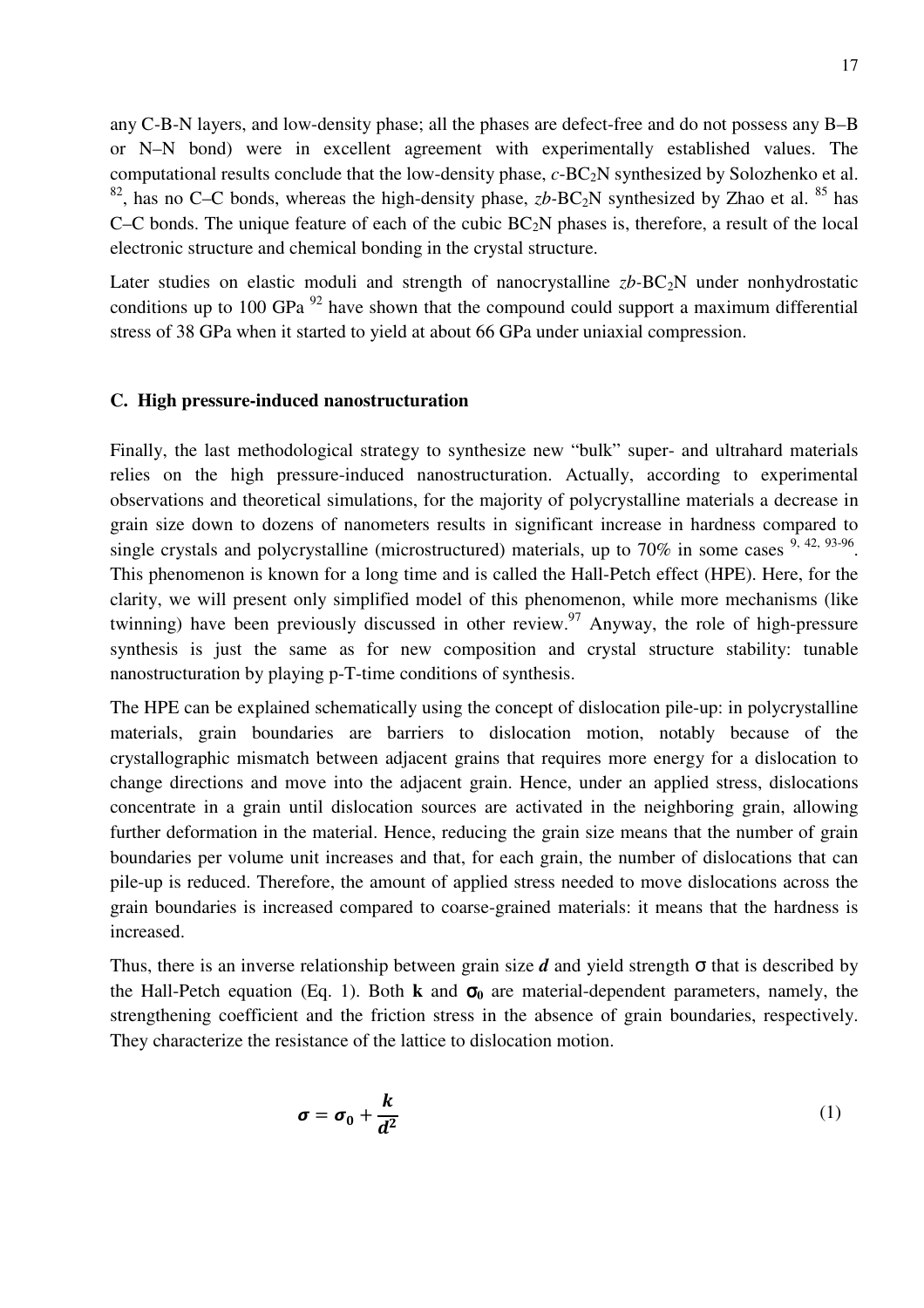However, this equation is not valid for all grain sizes  $98$ . As plotted in Fig. 10, when grains are smaller than the critical value  $d^*$  (typically around 10 nm), the hardness reduces, causing the "inverse Hall-Petch effect". To resume: above *d***\***, as the grain size is reduced, less and less dislocations can pile-up in a grain, increasing the overall hardness. When the grain size is *d***\***, grains can accommodate only one dislocation, meaning the maximum of strengthening is reached. Hence, if the grain size is further decreased, below *d***\***, other yielding mechanisms may come in play. If they are not entirely understood yet, recent studies suggest that Coble creep and other diffusional phenomena are to be taken into account <sup>98</sup>.



Fig. 10 Material's hardness as a function of grain size.

The critical grain size *d***\*** would then correspond to a shift in the dominated plastic behavior from dislocation-mediated plasticity to grain-boundary-associated plasticity (sliding, grain boundary diffusion, etc.) as dominant fracture propagation mechanisms. Pande and Cooper<sup>98</sup> proposed then to generalize the yield stress applied to a polycrystalline material according to Eq. 2 :

$$
\sigma = \sigma_0 + \frac{k}{d^2} + k_1 + \frac{B_0}{d} + Bd^3 \tag{2}
$$

The last three terms describe the diffusion-based dislocation transport.  $B_0$  and  $k_I$  are constants and *B* is a strain and temperature dependent parameter. For large grain size, the first two terms are dominant, according to the Hall-Petch effect. For small grain sizes, the last three terms become dominant, leading to the inverse Hall-Petch effect.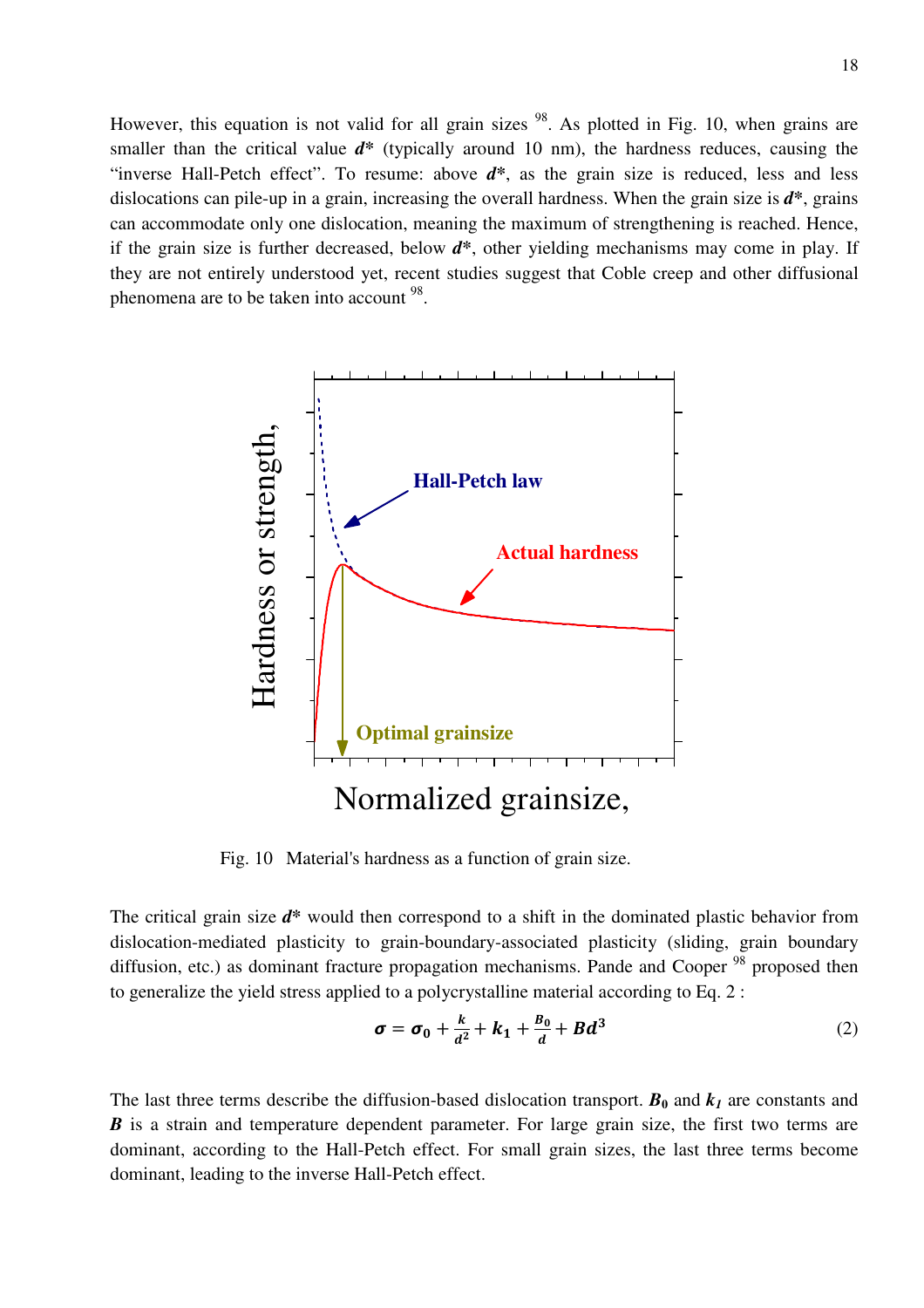To resume, the strength/hardness of a polycrystalline material has been found to increase with decreasing grain size down to a critical nanoscale value (usually about 10–20 nm). This is particularly interesting in the case of bulk hard or superhard polycrystalline materials as it can yield improved mechanical properties and performances. That's why the synthesis of bulk nanostructured ultrahard materials remains a very challenging domain. The common methods of soft chemistry allow obtaining nanoparticles, for example nanodiamond  $99-106$ , whose direct sintering, at high temperature, usually leads to the grain growth and loss of nanostructure. To solve this problem, one idea is to reduce drastically the temperature and the time of sintering, but in the literature, many works have been reported showing that this idea to sinter nanodiamond powders to produce a bulk polycrystalline diamond fails. The authors always observed unavoidable graphitization, high porosity, sometimes impurities, heterogeneous stress distribution, and also poor intergrain adhesion <sup>107</sup>. And, of course, in polycrystals, grain boundary cohesion is a crucial factor influencing hardness.

In fact, obtaining bulk nanopolycrystalline ultrahard materials can be achieved by fortunate combination of, at least, two main parameters: a good choice of starting material (purity, microstructure, etc.) and the synthesis conditions, which means pressure, temperature and duration of synthesis. These latter parameters are crucial because combining extreme (*p*, *T*) conditions are powerful and promising tools for grain-size control during direct solid-state phase transformations. Actually, the simultaneous increase of pressure and temperature make possible to combine different nucleation, growth and aggregation regimes (also very important because responsible of intergranular bonding strength) with high flexibility, and, therefore, to go deep into nanoscale engineering. Schematically, high pressure and moderate temperature is the best combination for pressure-induced nanostructuration in solid-solid transformation as high pressure increases the



Fig. 11 Schematic diagram showing the (*p*, *T*) domain where different nucleation, growth and aggregation regimes of solid-solid phase transformation can allow nanostructured high pressure phase synthesis. High pressure and moderate temperature increases the driving force of transformation that favors nucleation, and suppresses grain growth by reducing the atomic diffusion responsible for the diffusion growth of grains.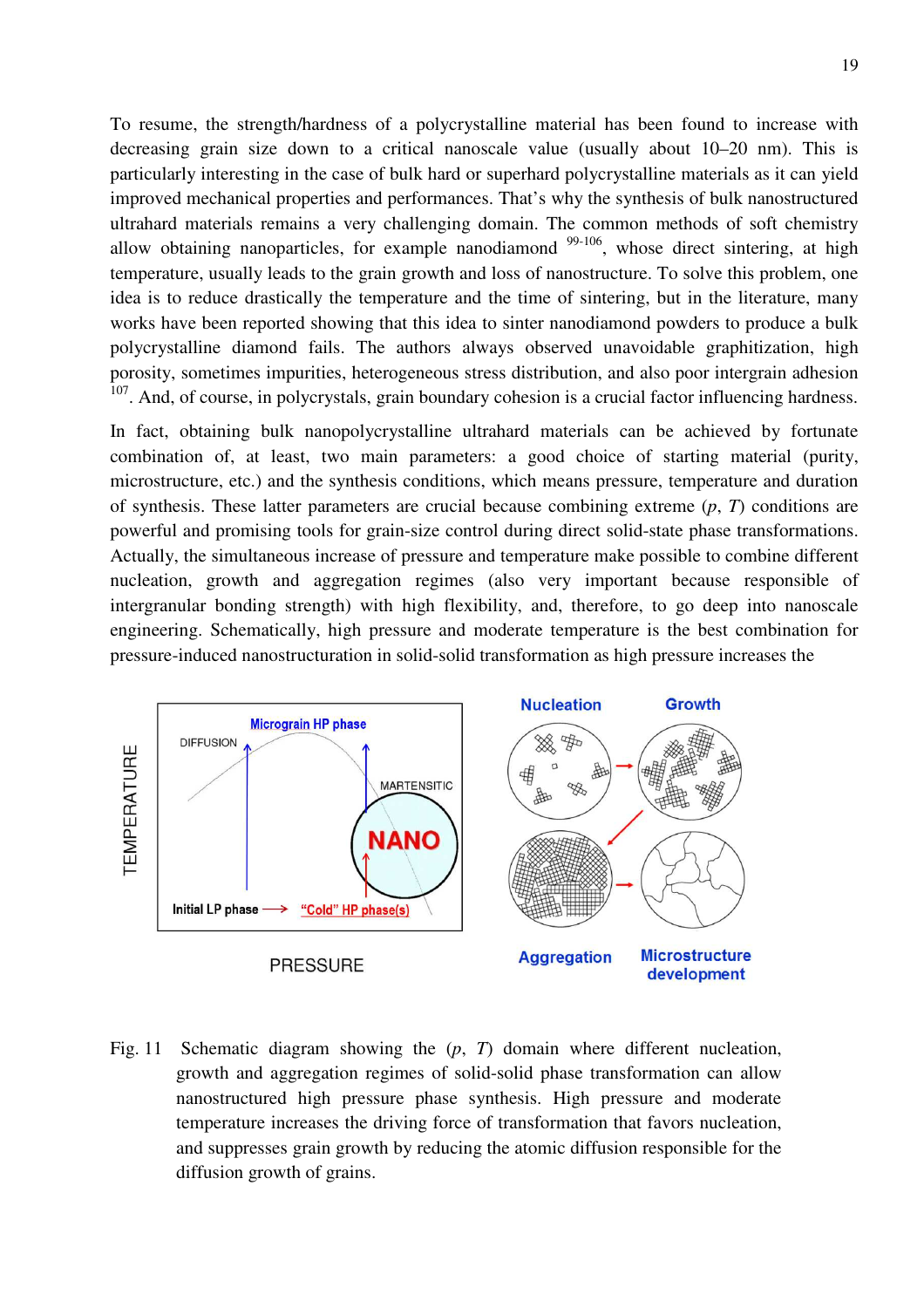driving force of transformation that favors nucleation, and moderate temperature suppresses grain growth by reducing the atomic diffusion responsible for the diffusion growth of grains (Cf. Fig. 11).

The exploitation of this methodology has been successfully applied to ultrahard materials, first of which diamond, reaching binderless nanopolycrystalline diamond (NPD). Actually, in 2003, Irifune et al. prepared binderless NPD by direct conversion from graphite at 12-25 GPa in the 2300-2500°C temperature range  $93$ . Very high hardness values and high thermal stability were claimed and more synthetic details were given in a further study  $108$ . Materials were prepared in a multianvil apparatus, allowing large samples to be recovered and characterized. Knoop hardness measurements were performed on the synthesized samples. At synthesis conditions of 18 GPa, 2500°C for 1 min, transparent pure cubic diamond is obtained with  $H<sub>K</sub> = 100-110$  GPa. At synthesis conditions of 15 GPa, 2400°C for 1 min, transparent pure cubic diamond is also recovered with  $H<sub>K</sub> = 130-140$  GPa. TEM observations show that the cubic diamond samples consist of 10-20 nm crystals, randomly oriented, as evidenced by electron diffraction  $93$ . Consequently, it is possible to prepare NPD that possesses hardness at least equal to that of single crystal diamond  $(H<sub>K</sub> = 120 \text{ GPa} \text{ maximum}, \text{ in the}$ appropriate crystallographic direction), and even higher.

Following the same methodological strategy, similarly to diamond, single-phase (binderless) nanopolycrystalline *c*-BN has been synthesized <sup>109</sup> by optimizing and controlling the starting material and synthesis conditions:

1/ According to the data of mass-spectrometry, electron probe microanalysis and electron energy loss spectroscopy, the starting pyrolytic boron nitride *p*-BN samples contain only boron and nitrogen (in fact, "pyrolytic" is referred to the method of synthesis, i.e. pyrolysis, and can have various layered graphite-like structures, either ordered or disordered along hexagonal *c*-axis <sup>7</sup> ). No detectable amounts of chlorine, hydrogen and oxygen have been observed; this high purity and zero porosity of initial bulk pyrolytic boron nitride assured the high purity of resulting nanostructured *c*-BN phase. Perfectly turbostratic structure (zero degree of ordering along c-axis, or random layer lattice  $110$ ) allowed achieving quasi perfect *c*-BN without stacking faults; while in the case of commercial turbostratic BN powders lead to nanocomposites with  $w$ -BN domains  $^{111}$ .

2/ At 20 GPa, the direct conversion *p*-BN to *c*-BN occurs, and no secondary phases are observed. Also, when the temperature of synthesis decreases, the decrease of the grain size of polycrystalline cBN from 300 nanometers down to 20 nanometers is observed <sup>109</sup>. We consider as nanostructured cubic boron nitride (nano-*c*-BN) a polycristal of cubic boron nitride with grain size at about 20 nm. At 20 GPa, nano-*c*-BN phase can be synthesized only in a very narrow temperature range, between 1770 et 1870 K. The evolution of hardness of as-synthesized nano-*c*-BN samples with their grain size follows the well-known Hall-Petch effect (Cf. Fig. 12). With the grain size decrease, the hardness increases from  $H_V \sim 40$  GPa for microcrystalline *c*-BN up to 85 GPa for nano-*c*-BN, approaching that of diamond. The combination of nanosize and high purity also led to very high fracture toughness and wear resistance  $109, 112$ .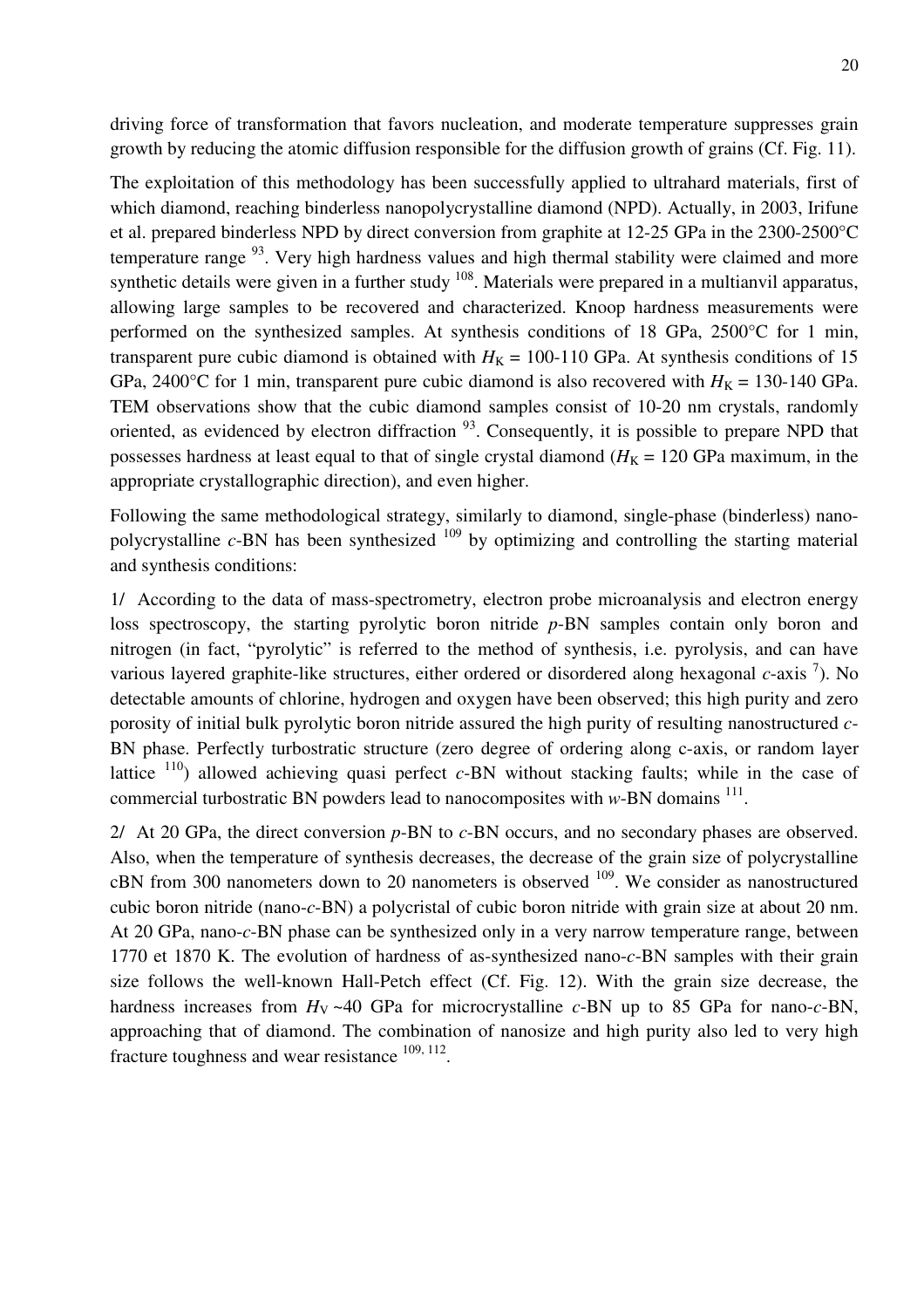

Fig. 12 (*а*) Hardness of nano-*c*-BN fitted to the Hall-Petch equation. Inserts show the sample picture and the indentation. (*b*) Hardness of boron compounds as a function of boron content (solid circles show known phases, while open circles predictions). Red line shows the higher limit of bulk hardness. Nano-structured materials, such as nano-*c*-BN (red circle), allow overpassing this boundary.

These recent examples of high-pressure synthesis of extremely hard bulk binderless nanomaterials based on diamond  $93$  and cubic boron nitride  $109$  have also inspired the search for new bulk nanocrystalline materials based on compounds of light elements that may enhance useful properties of their microcrystalline counterparts. This field is still at its initial stage, and a large family of new superhard materials synthesized at high pressure are yet to be discovered with this methodological strategy.

## **IV. Experimental and theoretical tools in this field**

This section presents the various experimental and theoretical tools in high-pressure synthesis of super- and ultrahard materials so that the non-specialist readers can get a general idea of the studies in this field.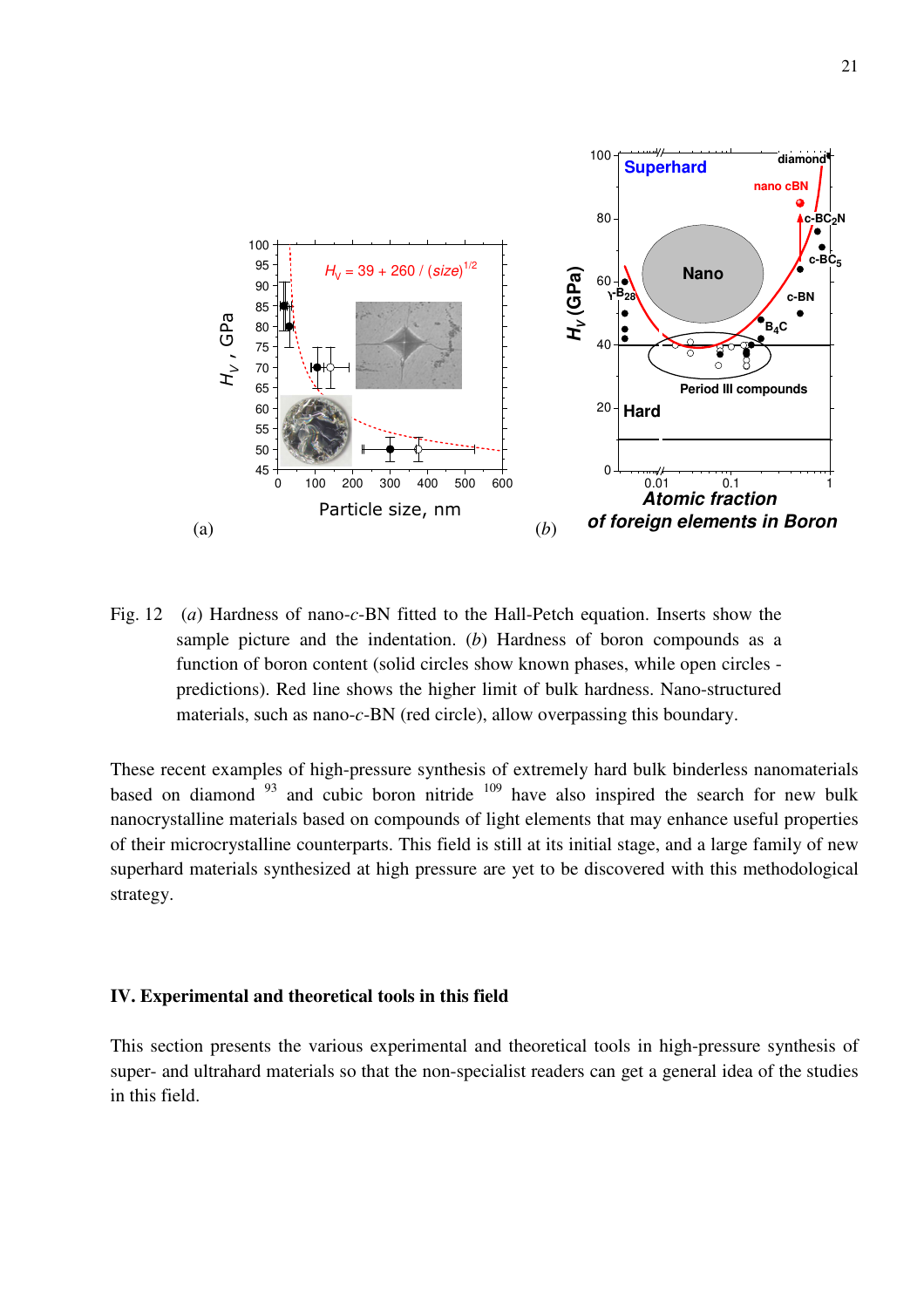#### A. High-pressure tools

To synthesize new bulk super- and ultrahard materials under high pressure, two types of apparatus are mainly used: the diamond anvil cell and the large volume presses.

The invention of the diamond anvil cell (DAC) at the beginning of the  $50^{\circ}$  s  $^{113}$  was a revolution for the field of static high-pressure science. Diamond is the hardest material and best thermal conductor and therefore is an excellent material for high pressure – high temperature experiments. In addition, diamond is transparent in a very wide spectral range allowing *in situ* spectroscopy and X-ray diffraction of compressed materials giving access to microscopic vibrational and structural information (Cf. below). A DAC is a compact and light  $(\sim 200 \text{ g})$  piston-cylinder device which can generate pressures of the order of 400 GPa. The pressure is classically measured *in situ* by visible fluorescence or X-ray diffraction of a known standard. Laser heating is commonly used for reaching very high temperature (up to 4000 K in routine). The main disadvantage of the diamond anvil cell is the small sample size (few hundreds of microns at the maximum), therefore it is difficult to recover the sample and to characterize it. The diamond anvil cell is mainly used in this field as a simple tool for *in situ* exploration (Raman or X-ray diffraction) to target areas (*p*, *T*) that we will then reproduce in a large volume cell for complete characterizations. A striking example of this is the  $d$ -BC<sub>5</sub> which was first synthesized in a DAC to precisely determine the synthesis conditions (*p*, *T*) before reproducing this synthesis in a large-volume cell for complete characterization.

Large-volume cells (the history, designs and calibrations of different types of large-volume presses have been discussed in the reviews  $(114-116)$  can be used to compress samples (greater than 1 mm<sup>3</sup> in size) to pressures above 1 GPa. In order to reach high temperatures, resistive heating is used through an internal heater such as graphite, rhenium, etc. Thermocouples are also used in tandem to measure the value of the said high temperature. Therefore, it is possible to simultaneously attain high pressure and high temperature in these cells. Multi-anvil systems have been instrumental in devising precise phase diagrams of materials under conditions that exists 800 km below the Earth's surface. They have also proved invaluable for synthesis of many novel and metastable solids. Multianvil cells can produce thermodynamic equilibrium states of materials under controlled, known and independently determined pressure and temperature parameters. For a number of years, largevolume high-pressure devices could only be used in the 1-10 GPa range, thus inhibiting the exploration of new materials and phases beyond this limited pressure range. However, technological advancements in the recent past has allowed us to extend the range to 20 GPa and sometimes, even more. Temperatures up to 3000 K can now be attained for the formation of refractory compounds. These new frontiers allow one to synthesize bulk compounds that are impossible to produce by other methods. The new phases such as  $d$ -BC<sub>5</sub> (section III.B), nano-*c*-BN (section III.C) and gamma-boron (section III.A) are striking examples since they all are synthesized at pressures between 10 and 20 GPa.

In addition to the mentioned above high-pressure tools, it is also possible to use dynamic pressures that can be complementary to the static pressures, allowing even more extreme  $(p, T)$  conditions on large recovered volumes. As an example, in the B-C-N system several interesting studies can be mentioned which illustrate the interest of this still ill studied domain.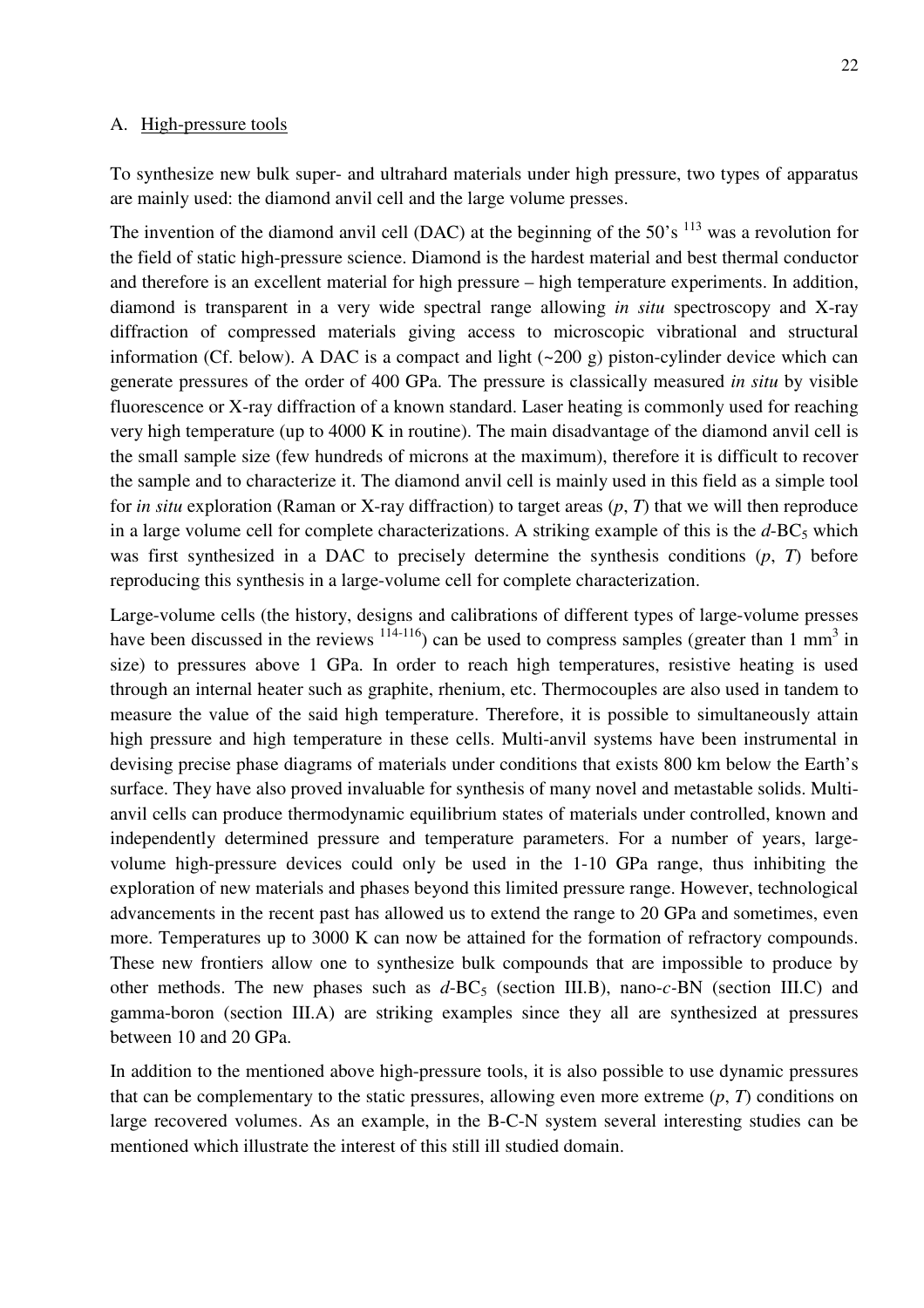First shock-compression synthesis of the heterodiamond with  $BC_{2.5}N$  stoichiometry has been reported by Komatsu et al. <sup>86</sup> as a product of transformation of graphitic B-C-N precursors in a copper matrix at 50 GPa and 3500 K. For the synthesis, the cylindrical apparatus and AN-TNT explosives were used <sup>117</sup>. The X-ray diffraction studies have shown the lattice parameter of BC<sub>2.5</sub>N of cubic lattice  $a = 3.605 \text{ Å}$ , close to that of cubic boron nitride (3.6158 Å) (Fig. 9). The recovered nanocrystalline powders have grain size of 5-20 nm and oxidation resistance comparable to that of diamond. Hardness measurements were not performed, while the estimated bulk modulus (401 GPa) allowed the authors to suggest that their B-C-N heterodiamond is the hardest material next to diamond.

The shock-compression synthesis of diamond-like B–C–N phases has been also studied by Solozhenko et al.  $83, 118$ . The incident shock pressures on the samples have been controlled by choosing an explosive composition, while the use of the special additive allowed heating up to 3500 K, and abrupt  $(-10^8 \text{ K/s})$  cooling at decompression. Under such conditions, graphite-like  $(BN)_{x}C_{1-x}$  (0.48 ≤ *x* ≤ 0.61) solid solutions convert into diamond-like phases, with yield up to 80 wt% at 30 GPa  $^{83}$ . The stoichiometry of both phases can be assumed to be BCN. Diamond-like BCN has the B, C and N atoms that are statistically uniformly distributed over diamond crystal lattice. Profile analysis of observed diffraction patterns confirm the model of the diamond-like BN– C uniform solid solutions, and cannot be a mechanical mixture of diamond and  $c$ -BN  $^{118}$ . Lattice parameters of  $c$ -BC<sub>1.2±0.2</sub>N and  $c$ -BC<sub>0.9±0.2</sub>N are 3.598 Å and 3.604 Å, respectively <sup>83</sup>. These are expected values according to an ideal mixing between diamond and *c*-BN (Fig. 9).

A mean grain size of both cubic BCN phases is about 5 nm  $^{83, 87}$ . TEM also showed that the coarsest grains are of a tetrahedron habit, while fine grains have mainly a round shape. Selected area electron diffraction patterns are fully consistent with diamond-like BN-C solid solutions, without any superstructure reflections, which additionally confirmed random distribution of B, C and N in the diamond crystal lattice. The stoichiometry of *c*-BCN phases was confirmed from the B*K*, C*K*, and N*K* EELS spectra, and found to be BCN in both cases.

The bulk modulus of  $c$ -BCN,  $B_0 = 412$  GPa <sup>83</sup>, is higher than that of  $c$ -BN (395 GPa <sup>67</sup>), and is close to the 420 GPa value that is expected from ideal mixing between diamond and *c*-BN. This make the diamond-like *c*-BCN solid solution one of the least compressible superhard phases, being second only to diamond  $(446 \text{ GPa}^{66})$ .

The ingot of shock-synthesized powder of  $c$ -BC<sub>0.9±0.2</sub>N, sintered at high pressures and temperatures, has Knoop hardness as high as 52 GPa  $^{83}$ , which is only slightly lower than that of cubic BC<sub>2</sub>N  $^{82}$ (Fig. 10).

## B. *In situ* studies

Research over the last ten years has seen intensive use of *in situ* synchrotron radiation for direct observation of both stable and metastable super- and ultrahard materials synthesis pathways under extreme conditions. This strategy removes the limitations of the old *ex situ* 'cook and look' procedure, which was rather time-consuming research method. The possibility of observing synthesis *in situ* permits much greater precision in establishing the thermodynamic conditions needed for accessing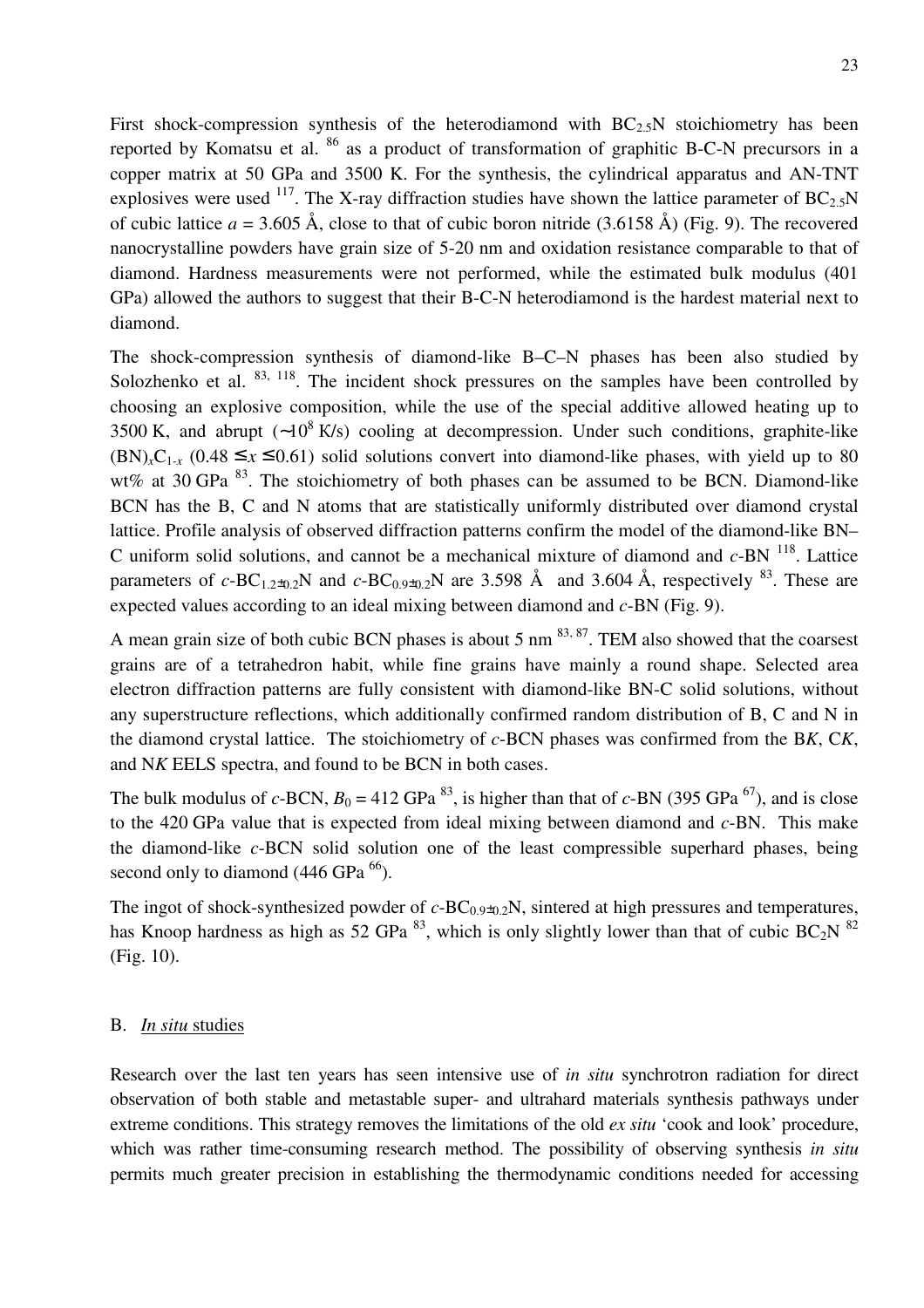metastable states. Indeed, only *in situ* studies can address the issues in all their complexity and are crucial to understand the mechanisms and kinetics of high-pressure phase transformation. *In situ* X-ray diffraction under high pressure and high temperature (HP-HT) conditions is useful in a number of ways. It permits us to: (i) see in real time the evolution of the structures of the precursors, (ii) find out the eventual intermediate phases that are produced during the reaction, (iii) get a better understanding of the reaction mechanisms at play, (iv) understand (with further analysis) binary phase diagrams at different pressures, (v) get insights into the local order of solutions under extreme conditions of temperatures and pressures (in particular cases where the reaction occurs in solution), (vi) determine the kinetic parameters and thereby recognize the limiting factors which affect the synthesis, (vii) optimize the thermodynamic pathways leading to synthesis (i.e. minimizing the required (*p*, *T*)parameters), (viii) find out the optimal (*p*, *T*) paths for recovering the phases formed at high pressure and high temperature (HPHT) conditions at ambient conditions.

Several examples showing the importance of *in situ* studies in this area of research have been already given in this tutorial paper, especially for  $d$ -BC<sub>5</sub> or  $c$ -BC<sub>2</sub>N (section III).

## C. Theoretical calculations

The *ab initio* calculations are an important complement to conventional high-pressure synthesis techniques. Most traditional *ab initio* methods refer to direct calculation of properties for materials with known crystal structures and known or hypothetical compositions. They are mainly limited atomically ordered systems (one atom per crystal site) and can be efficiently used at 2 levels. On the one hand, they are useful to guide the choice of the most promising systems and (*p*, *T*) conditions for attempts of synthesis by calculations for a set of stable or metastable structures or compositions  $24, 26$ . On the other hand, they are crucial to assist in the interpretation of experimental data concerning the physicochemical or structural properties of the new materials synthesized. Typically, it is important to establish the thermodynamic stability of a known HP-HT phase  $^{119}$ . Another important example is a crystal structure solution assisted by *ab initio* calculations (Cf. section III of this paper and refs. <sup>45, 120</sup>).

In fact, density-functional theory (DFT) calculations have been strongly developed in recent years. Their reliability is well established to study such exotic properties as high- $T_c$  superconductivity in complex oxides and manganates, transport properties in transition metal sulfides, as well as mechanical properties, from well-defined elastic moduli that can be easily derived from the total energy <sup>121</sup> to complex material characteristics such as hardness that may be scaled to a 10% accuracy by semiempirical *ab initio* models considering bond energetics and electron density distribution <sup>122, 123</sup>, or by direct stress-strain curve simulations for given *hkl* crystal plane 124-126. Thus, the desired properties can be also considered like a selection criterion for a structure determination during optimal structure research, not only thermodynamic (absolute minimum of energy) or dynamic (relative minimum of energy or absence of imaginary phonons) stability, corresponding to stable or metastable states.

Numerous structural prediction algorithms based on *ab initio* calculations have been proposed to date. In particular, the Oganov group developed an approach based on evolutionary algorithm USPEX (Universal Structure Predictor: Evolutionary Xtallography)<sup>21</sup>, which – outside high predictive power – was already particularly fruitful for discovery and characterization of carbon- and boron-based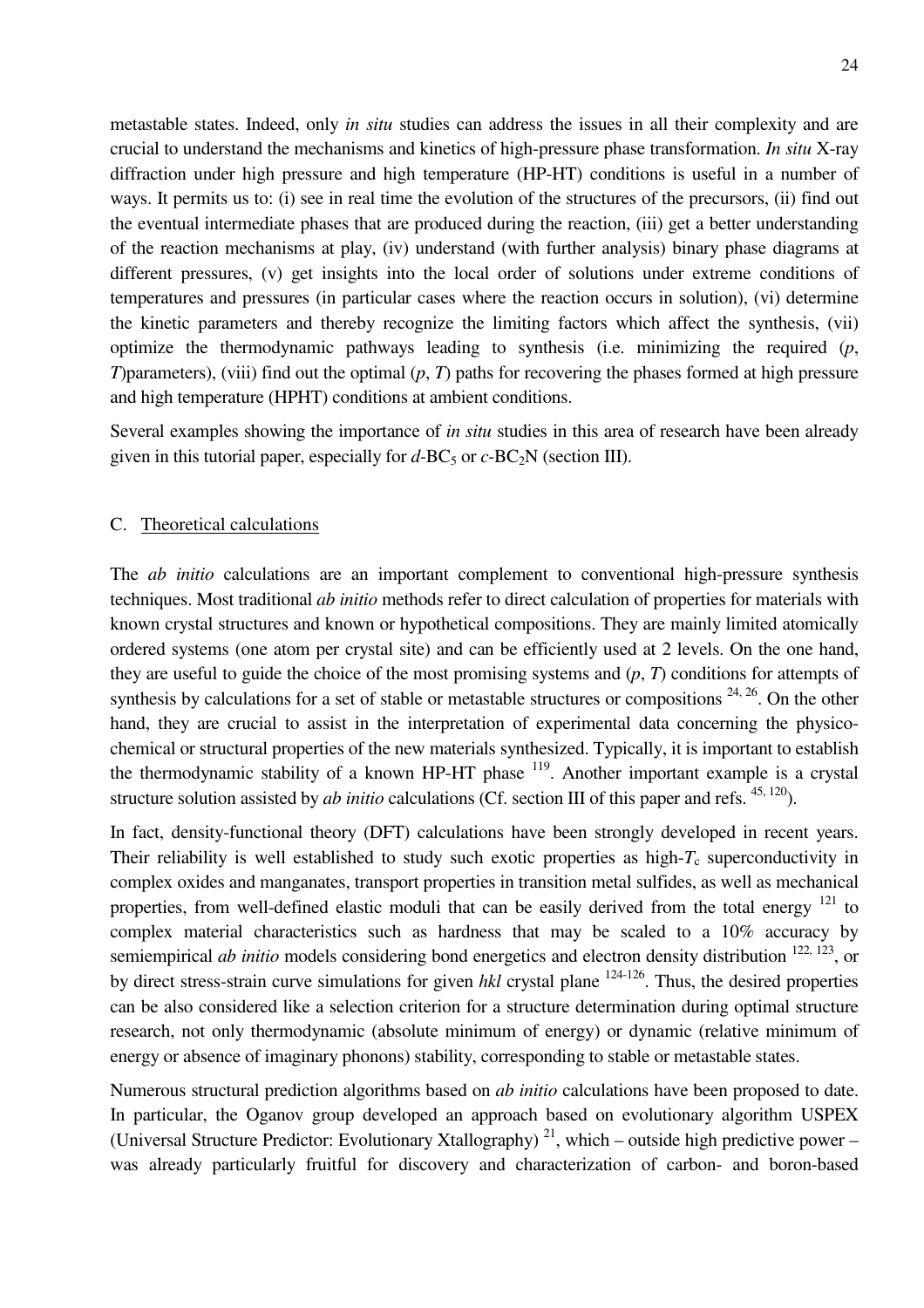materials 45, 120. This method requires no experimental data (with the exception of the chemical formula) and is remarkably efficient and reliable, with reasonable calculation times and practically perfect scalability. USPEX is based on the structure prediction evolutionary algorithm that searches for the structure corresponding to the global minimum of total energy. The quality of trial structures in the terms of free energy is calculated by an external *ab initio* code  $2^1$ . Systematic search for novel hard materials, using global optimization algorithms and hardness like optimization criterion is now possible <sup>127</sup>. Without any doubt, in the near future this type of algorithm will be the basis of the design of new advanced materials combining high hardness with other useful properties.

## D. Importance of precursors and better control of experimental conditions

The numerous efforts undertaken in these two fields (quality of the precursors and perfect control of the experimental conditions) explain the quality and sometimes the novelty of the ultrahard materials synthesized under high pressure and high temperature. Mentioned above pyrolytic BN and turbostratic graphite-like *t*-BC<sub>5</sub> are good examples, how the design of new precursors can impact the properties of resulting high-pressure phases. Moreover, their formation occurs under specific pressures and in quite narrow temperature range that require precise control of experimental conditions. For example, shock compression of  $t$ -BC<sub>5</sub> with nonflexible pressure-temperature control does not allow obtaining  $d$ -BC<sub>x</sub> similarly to  $d$ -BC<sub>5</sub><sup>128, 129</sup>.

## **V. Perspectives**

Modern high-pressure synthesis of superhard and, especially, ultrahard materials represents a vast exciting area of research which can lead to new industrially important materials. This field is still at an initial stage, and a large family of new super- and ultrahard materials synthesized at high pressure are yet to be discovered. At this end, if the methodologies remain similar to those mentioned in section III, several improvements of the experimental and theoretical tools (see section IV) will open new horizons.

#### *Higher pressure*

In the coming years, the pressures achievable in large-volume presses will be greatly extended by using stronger anvil material. From today, by replacing the tungsten carbide with nanopolycrystalline binderless diamond for the cubes of the multianvil devices, pressures of 100 GPa could be reached while preserving appreciable sample volumes. Today's records will become more generalized, and more and more laboratories will be able to access extreme pressures that have been poorly explored until now. It should also be noted that the goal of maximizing the sample volume in the "usual" pressure range is of equal importance since this makes possible to study more complicated systems, thus, increasing the synthesis opportunities.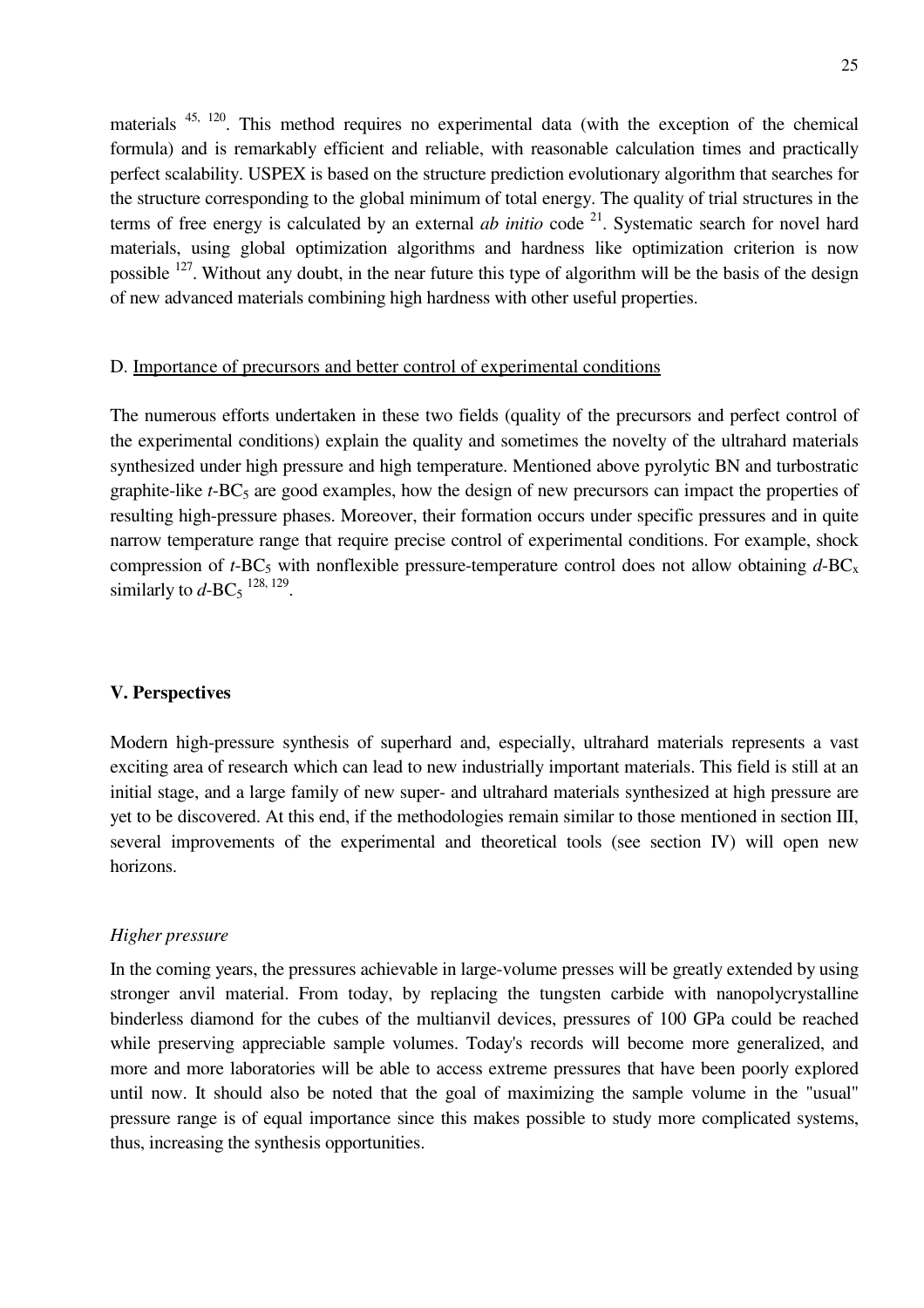## *In situ studies*

The improvement of X-rays detectors, optics and different upgrades that the 3rd generation synchrotron radiation sources should make it possible to carry out *in situ* experiments that will be more precise and fast. New possibilities opened up by imaging and tomography under extreme conditions <sup>130</sup> will allow better understanding of the processes involved in the synthesis of new super- and ultrahard materials.

## *Theory*

Theoretical predictions take an important place in the modern design of advanced materials. Beside described above structural evolutionary algorithm USPEX  $^{21}$ , a number of alternative algorithms will be used to generate crystal structures and help to select the most appropriate (*p*, *T*) conditions for the materials synthesis <sup>131</sup>.

Artificial intelligence (AI) allows developing a set of models representing the problem  $^{132}$ , e.g. materials' set with a given property (hardness in our case). The initial data set is constructed by the system (or, alternatively, it may be combined with some experimental data), and after the tentative models are produced. The choice of the best between them at each iteration step is made using AI framework. The algorithm may start with as few as two experiments as initial data points, and can optimize the experiments discerning the best path <sup>132</sup>. In fact, the human accumulation of experience is replaced by machine learning.

Finally, simulation has greatly impacted the way to perform research, allowing for virtual experiments at greatly reduced cost and with an unprecedented level of control. Also, in addition of these simulations, data science promises to greatly accelerate the process of scientific discovery. Several materials database initiatives have been pursued in the last years. They combine ab-initio calculations with high-throughput methods in order to simulate a very large number of unique systems and compute several distinct properties. These initiatives have already produced detailed data on millions of various structures, all of which is freely available to the scientific community through open databases. In the future, these databases will be very useful in the search and optimization of super- and ultrahard materials for very specific purposes, radically transforming the way in which materials science progresses.

## *Improved precursors for more complex materials*

In the coming years, high-pressure synthesis will benefit from the increasingly richness of the precursors chemistry. New complex materials may be considered thanks to this progress. It will be the case for nanocomposites whose structural organization of the precursor involves that of the final material, synthesized under extreme conditions. For example, recently, the original combination of chemically-derived metal boride nanocrystals  $34$  with HP-HT treatments was used to prepare innovative nanocomposites by high-pressure crystallization of ternary borates  $^{133}$ . Nanostructuration was preserved upon crystallization of the matrix at high pressure and high temperature, with the size of the nano-inclusions not exceeding 30 nm at pressures as high as 5 GPa. These results validate this new approach combining solution-phase synthesis of inorganic nanomaterials and high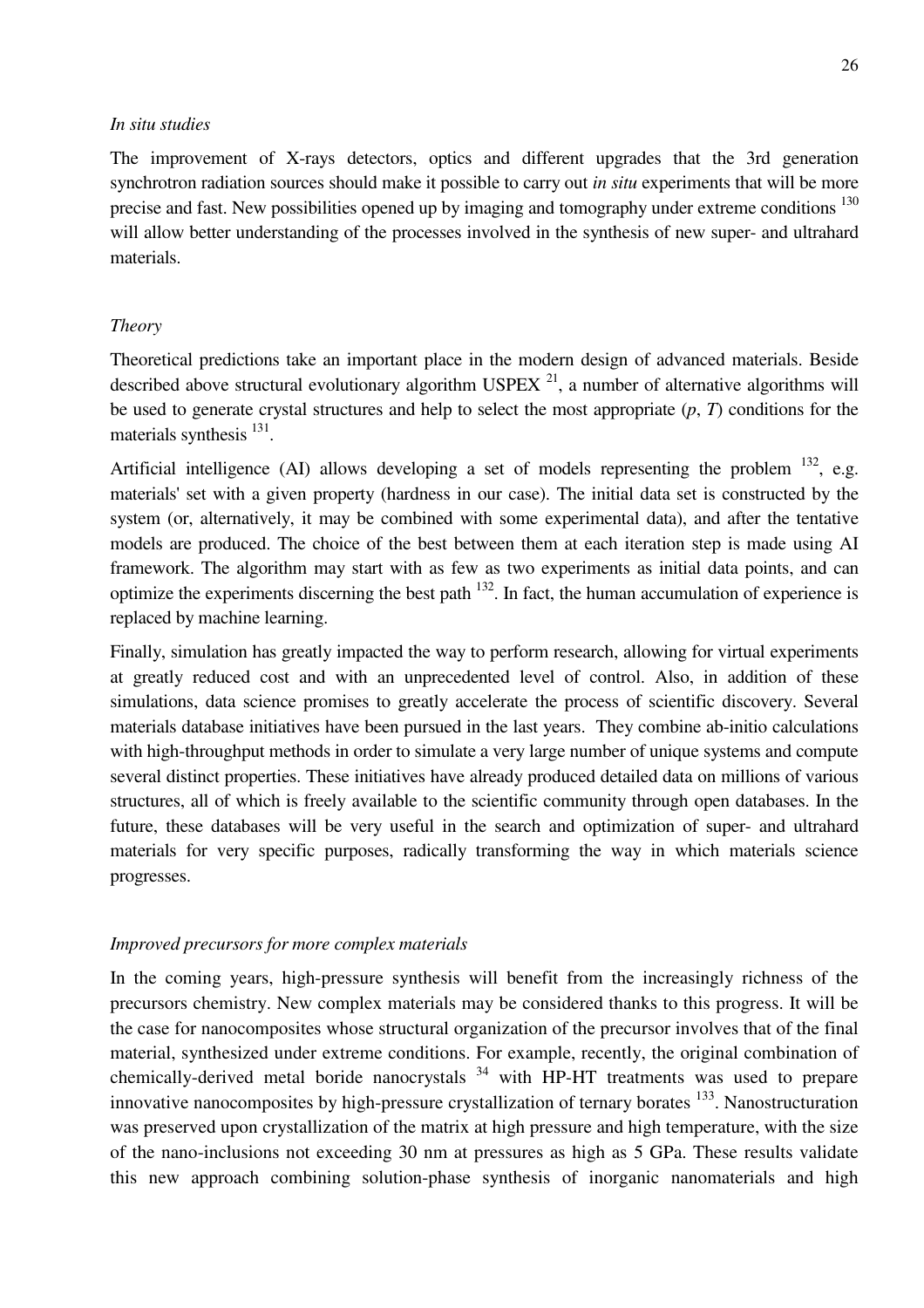pressures to yield nanocomposites made of phases not reachable at ambient conditions. This approach paves the way to advanced ultrahard materials which could combine the best functional properties, and hence will develop a new class of ultrahard and refractory multifunctional materials with advanced electronic, thermal and optical properties for applications at ambient and extreme conditions.

ORCID IDs : Vladimir L. Solozhenko **https://orcid.org/0000-0002-0881-9761**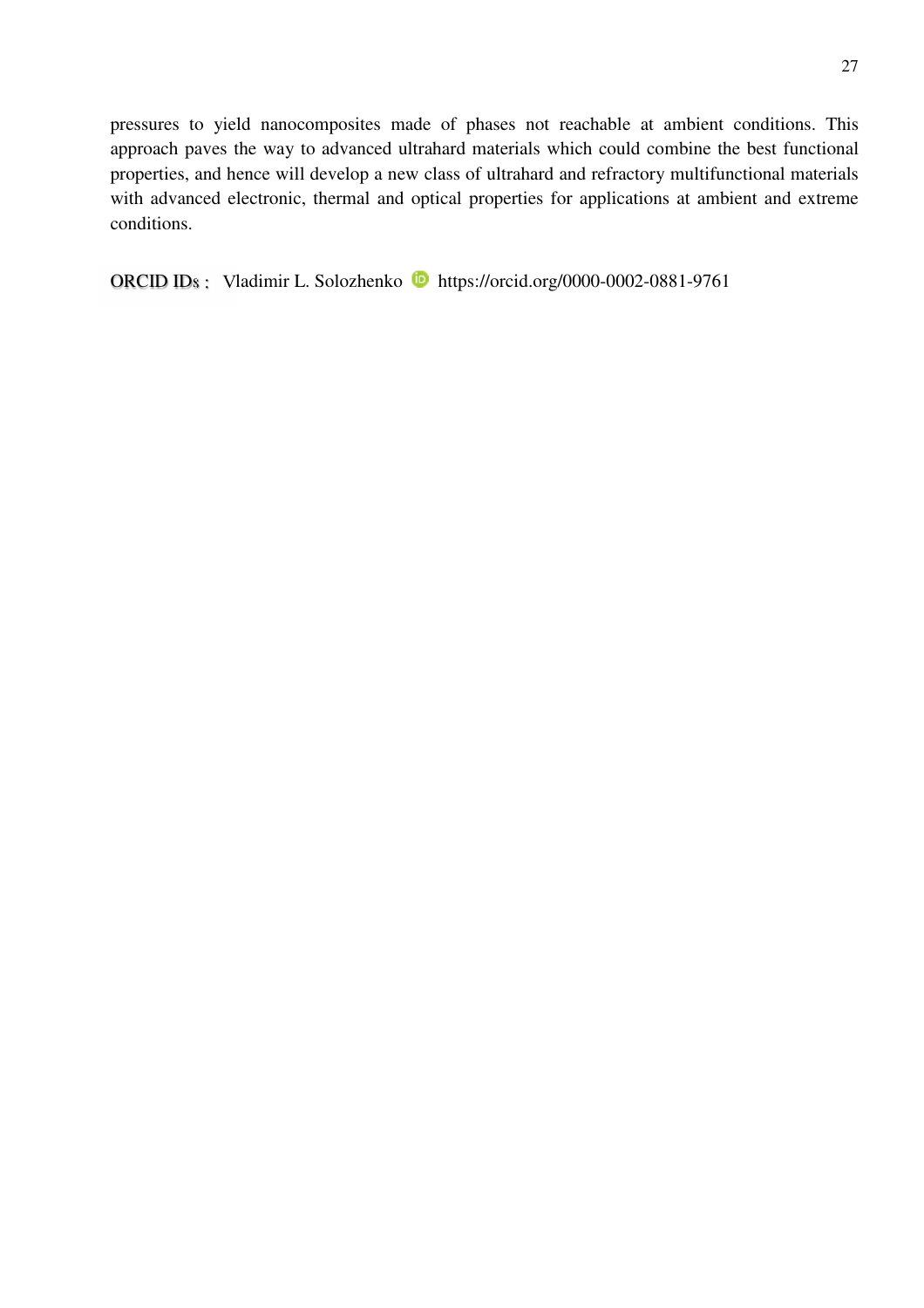## **References :**

- 1. V. Brazhkin, N. Dubrovinskaia, M. Nicol, N. Novikov, R. Riedel, V. Solozhenko and Y. Zhao, Nature Mater. **3**, 576-577 (2004).
- 2. V. A. Mukhanov, O. O. Kurakevych and V. L. Solozhenko, Journal of Superhard Materials **32** (3), 167-176 (2010).
- 3. V. Kanyanta, in *Microstructure-Property Correlations for Hard, Superhard, and Ultrahard Materials*, edited by V. Kanyanta (Springer International Publishing, Cham, 2016), pp. 1-23.
- 4. F. P. Bundy, H. T. Hall, H. M. Strong and R. H. Wentorf, Nature **176**, 51-55 (1955).
- 5. H. Liander, ASEA Journal **28** (5-6), 97-98 (1955).
- 6. H. R. J. Wentorf, Chemical Physics **26**, 956-960 (1957).
- 7. O. O. Kurakevych and V. L. Solozhenko, Molecules **21** (10) (2016).
- 8. C. A. Brookes and E. J. Brookes, Diamond and Related Materials **1** (1), 13-17 (1991).
- 9. H. Sumiya, T. Irifune, A. Kurio, S. Sakamoto and T. Inoue, Journal of Materials Science **39**, 445-450 (2004).
- 10. V. V. Brazhkin and V. L. Solozhenko, Journal of Applied Physics **125** (13), 130901 (2019).
- 11. Q. Huang, D. Yu, B. Xu, W. Hu, Y. Ma, Y. Wang, Z. Zhao, B. Wen, J. He, Z. Liu and Y. Tian, Nature **510**, 250 (2014).
- 12. Q. Tao, X. Wei, M. Lian, H. Wang, X. Wang, S. Dong, T. Cui and P. Zhu, Carbon **120**, 405- 410 (2017).
- 13. H. Tang, X. Yuan, P. Yu, Q. Hu, M. Wang, Y. Yao, L. Wu, Q. Zou, Y. Ke, Y. Zhao, L. Wang, X. Li, W. Yang, H. Gou, H.-k. Mao and W. L. Mao, Carbon **129**, 159-167 (2018).
- 14. C.-s. Yan, H.-k. Mao, W. Li, J. Qian, Y. Zhao and R. J. Hemley, Physica Status Solidi (A) **201** (4), R25-R27 (2004).
- 15. V. V. Brazhkin, A. G. Lyapin and R. J. Hemley, Philosophical Magazine A **82** (2), 231-253 (2002).
- 16. B. Xu and Y. Tian, Science China Materials **58** (2), 132-142 (2015).
- 17. V. K. Sarin, in *Comprehensive Hard Materials* (Elsevier, 2014), pp. 1806.
- 18. K. Li, P. Yang and D. Xue, Acta Materialia **60** (1), 35-42 (2012).
- 19. A. Mansouri Tehrani and J. Brgoch, Journal of Solid State Chemistry **271**, 47-58 (2019).
- 20. O. O. Kurakevych, Journal of Superhard Materials **31** (3), 139-157 (2009).
- 21. A. R. Oganov and C. W. Glass, The Journal of Chemical Physics **124** (24), 244704 (2006).
- 22. Q. Zhu, Q. Zeng and A. R. Oganov, Physical Review B **85** (20), 201407 (2012).
- 23. Q. Li, Y. Ma, A. R. Oganov, H. Wang, H. Wang, Y. Xu, T. Cui, H.-K. Mao and G. Zou, Physical Review Letters **102** (17), 175506 (2009).
- 24. H. Dong, A. R. Oganov, Q. Wang, S.-N. Wang, Z. Wang, J. Zhang, M. M. D. Esfahani, X.-F. Zhou, F. Wu and Q. Zhu, Scientific Reports **6**, 31288 (2016).
- 25. O. O. Kurakevych and V. L. Solozhenko, Journal of Superhard Materials **33** (6), 421-428 (2011).
- 26. S. Wang, A. R. Oganov, G. Qian, Q. Zhu, H. Dong, X. Dong and M. M. Davari Esfahani, Physical Chemistry Chemical Physics **18** (3), 1859-1863 (2016).
- 27. H. Hubert, L. A. J. Garvie, P. R. Buseck, W. T. Petuskey and P. F. McMillan, Journal of Solid State Chemistry **133**, 356-364 (1997).
- 28. V. L. Solozhenko, Y. Le Godec and O. O. Kurakevych, Comptes Rendus Chimie **9** (11-12), 1472-1475 (2006).
- 29. R. Mohammadi, A. T. Lech, M. Xie, B. E. Weaver, M. T. Yeung, S. H. Tolbert and R. B. Kaner, Proc Natl Acad Sci U S A **108** (27), 10958-10962 (2011).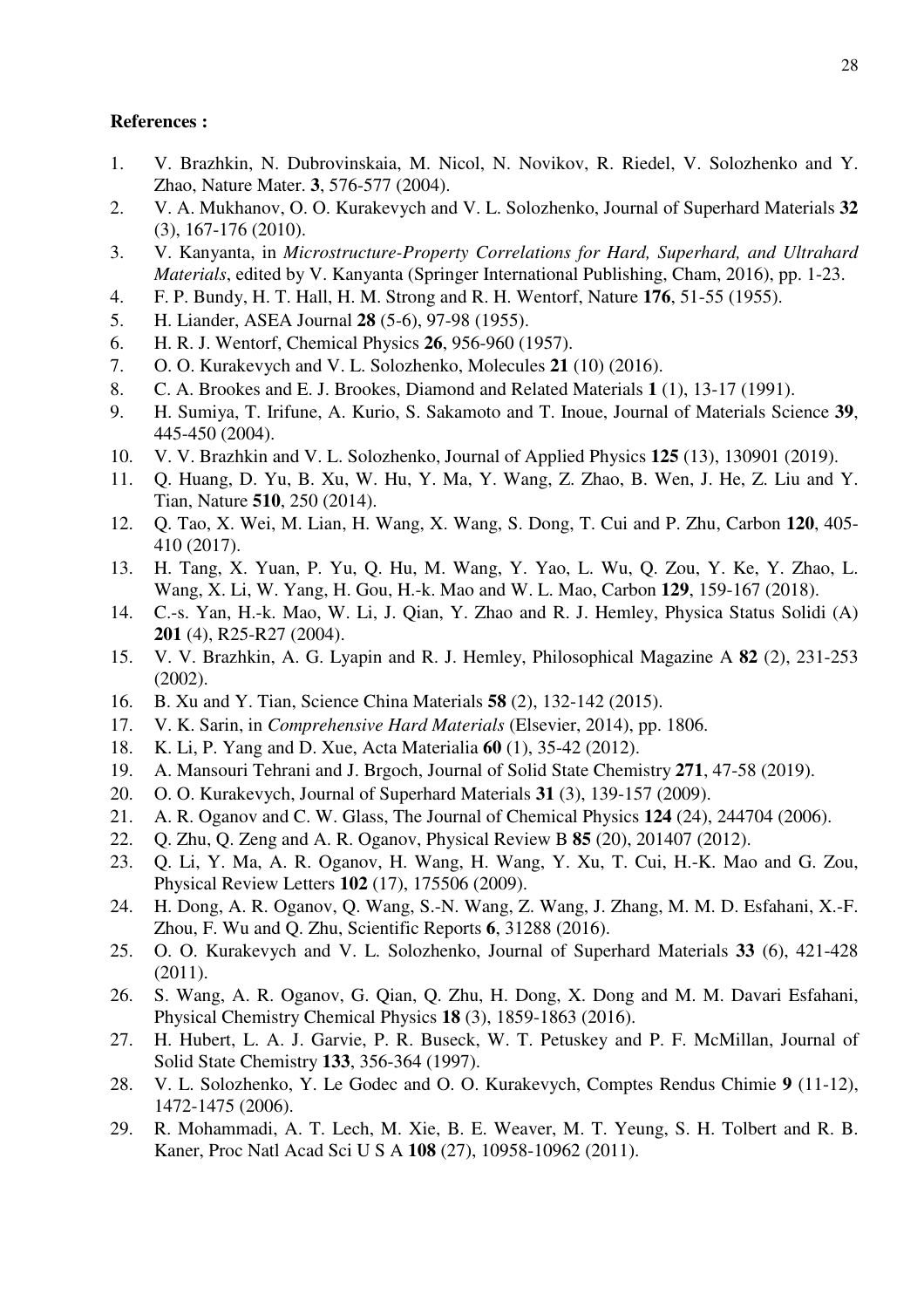- 30. H.-Y. Chung, M. B. Weinberger, J. B. Levine, A. Kavner, J.-M. Yang, S. H. Tolbert and R. B. Kaner, Science **316** (5823), 436-439 (2007).
- 31. N. Dubrovinskaia, L. Dubrovinsky and V. L. Solozhenko, Science **318** (5856), 1550-1550 (2007).
- 32. M. Bykov, S. Chariton, H. Fei, T. Fedotenko, G. Aprilis, A. V. Ponomareva, F. Tasnádi, I. A. Abrikosov, B. Merle, P. Feldner, S. Vogel, W. Schnick, V. B. Prakapenka, E. Greenberg, M. Hanfland, A. Pakhomova, H.-P. Liermann, T. Katsura, N. Dubrovinskaia and L. Dubrovinsky, Nature Communications **10** (1), 2994 (2019).
- 33. A. Zerr, R. Riedel, T. Sekine, J. E. Lowther, W. Y. Ching and I. Tanaka, Advanced Materials **18** (22), 2933-2948 (2006).
- 34. S. Carenco, D. Portehault, C. Boissière, N. Mézailles and C. Sanchez, Chemical Reviews **113** (10), 7981-8065 (2013).
- 35. V. V. Brazhkin, V. L. Solozhenko, V. I. Bugakov, S. N. Dub, O. O. Kurakevych, M. V. Kondrin and A. G. Lyapin, Journal of Physics-Condensed Matter **19** (23) (2007).
- 36. V. V. Brazhkin, A. G. Lyapin, V. L. Solozhenko, V. I. Bugakov, S. N. Dub, O. O. Kurakevych, M. V. Kondrin and E. L. Gromnitskaya, Fullerenes Nanotubes and Carbon Nanostructures **16** (5-6), 475-485 (2008).
- 37. S. Yamanaka, Dalton Trans. **39** (8), 1901-1915 (2010).
- 38. M. Hu, Z. Zhao, F. Tian, A. R. Oganov, Q. Wang, M. Xiong, C. Fan, B. Wen, J. He, D. Yu, H.-T. Wang, B. Xu and Y. Tian, Scientific Reports **3**, 1331 (2013).
- 39. A. J. Karttunen, T. F. Fassler, M. Linnolahti and T. A. Pakkanen, Inorg. Chem. **50** (5), 1733- 1742 (2011).
- 40. X. Blase, E. Bustarret, C. Chapelier, T. Klein and C. Marcenat, Nature Materials **8**, 375 (2009).
- 41. L. Zhu, H. Liu, R. E. Cohen, R. Hoffmann and T. A. Strobel, (2017), Vol. arXiv:1708.03483.
- 42. S. N. Dub and I. A. Petrusha, High Pressure Research **26**, 71-77 (2006).
- 43. F. P. Bundy and R. H. Wentorf, Journal of Chemical Physics **38** (5), 1144-1149 (1963).
- 44. V. L. Solozhenko, O. O. Kurakevych and A. R. Oganov, Journal of Superhard Materials **30** (6), 428-429 (2008).
- 45. A. R. Oganov, J. H. Chen, C. Gatti, Y. Z. Ma, Y. M. Ma, C. W. Glass, Z. X. Liu, T. Yu, O. O. Kurakevych and V. L. Solozhenko, Nature **457** (7231), 863-867 (2009).
- 46. A. R. Oganov, V. L. Solozhenko, C. Gatti, O. O. Kurakevych and Y. Le Godec, Journal of Superhard Materials **34** (1), 74-74 (2012).
- 47. G. Parakhonskiy, N. Dubrovinskaia, E. Bykova, R. Wirth and L. Dubrovinsky, High Pressure Research **33** (3), 673-683 (2013).
- 48. V. L. Solozhenko, V. Z. Turkevich, O. O. Kurakevych, D. V. Turkevich and T. Taniguchi, Journal of Physical Chemistry C **117** (36), 18642-18647 (2013).
- 49. E. Y. Zarechnaya, L. Dubrovinsky, N. Dubrovinskaia, Y. Filinchuk, D. Chernyshov, V. Dmitriev, N. Miyajima, A. El Goresy, H. F. Braun, S. Van Smaalen, I. Kantor, A. Kantor, V. Prakapenka, M. Hanfland, A. S. Mikhaylushkin, I. A. Abrikosov and S. I. Simak, Physical Review Letters **102** (18), 185501 (2009).
- 50. E. Y. Zarechnaya, N. Dubrovinskaia, L. Dubrovinsky, Y. Filinchuk, D. Chernyshov and V. Dmitriev, Journal of Crystal Growth **312** (22), 3388-3394 (2010).
- 51. P. Macchi, Journal of Superhard Materials **33** (6), 380-387 (2011).
- 52. V. A. Mukhanov, O. O. Kurakevych and V. L. Solozhenko, Journal of Superhard Materials **30** (6), 368-378 (2008).
- 53. Y. Le Godec, O. O. Kurakevych, P. Munsch, G. Garbarino and V. L. Solozhenko, Solid State Communications **149** (33-34), 1356-1358 (2009).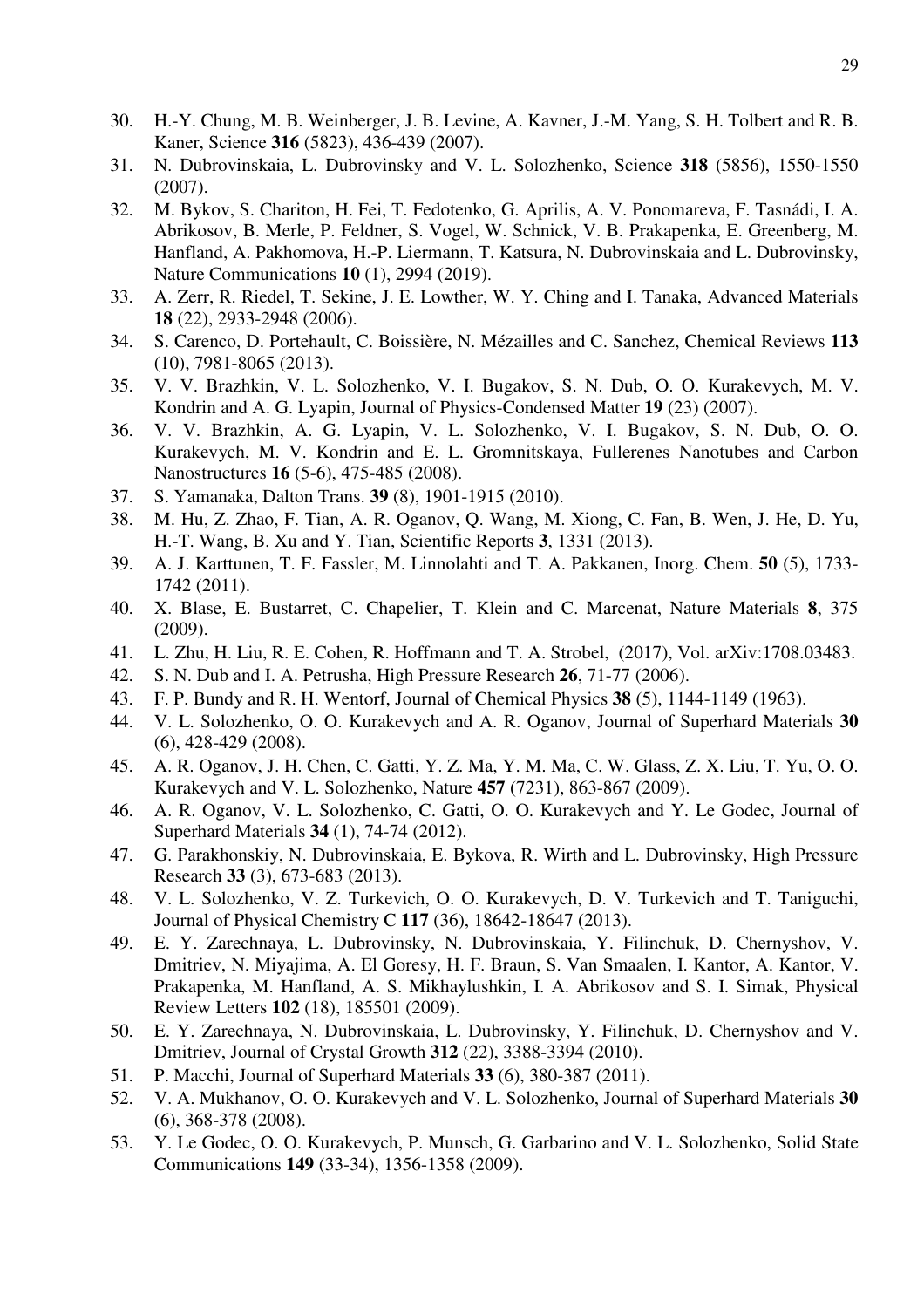- 54. E. I. Isaev, S. I. Simak, A. S. Mikhaylushkin, Y. K. Vekilov, E. Y. Zarechnaya, L. Dubrovinsky, N. Dubrovinskaia, M. Merlini, M. Hanfland and I. A. Abrikosov, Physical Review B **83** (13), 132106 (2011).
- 55. Y. Le Godec, Journal of Superhard Materials **33** (6), 388-393 (2011).
- 56. V. L. Solozhenko and O. O. Kurakevych, Scientific Reports **3** (2013).
- 57. D. E. Segall and T. A. Arias, Physical Review B **67** (6), 064105 (2003).
- 58. I. Chuvashova, E. Bykova, M. Bykov, V. Prakapenka, K. Glazyrin, M. Mezouar, L. Dubrovinsky and N. Dubrovinskaia, Physical Review B **95** (18), 180102 (2017).
- 59. O. O. Kurakevych and V. L. Solozhenko, High Pressure Research **31** (1), 48-52 (2011).
- 60. O. O. Kurakevych, Y. Le Godec, T. Hammouda and C. Goujon, High Pressure Research **32** (1), 30-38 (2012).
- 61. V. L. Solozhenko and O. O. Kurakevych, Acta Crystallographica Section B-Structural Science **61**, 498-503 (2005).
- 62. V. L. Solozhenko, O. O. Kurakevych, D. Andrault, Y. Le Godec and M. Mezouar, Physical Review Letters **102** (1), 015506 (2009).
- 63. V. L. Solozhenko, O. O. Kurakevych, D. Andrault, Y. Le Godec and M. Mezouar, Physical Review Letters **102** (17), 179901 (2009).
- 64. J. Emsley, *The elements*. (Clarendon press, Oxford, 1991).
- 65. J. E. Lowther, Journal of Physics-Condensed Matter **17** (21), 3221-3229 (2005).
- 66. P. Gillet, G. Fiquet, I. Daniel, B. Reynard and M. Hanfland, Physical Review B **60** (21), 14660-14664 (1999).
- 67. F. Datchi, A. Dewaele, Y. Le Godec and P. Loubeyre, Physical Review B **75** (21), 214104 (2007).
- 68. V. A. Mukhanov, O. O. Kurakevych and V. L. Solozhenko, Philosophical Magazine **89** (25), 2117-2127 (2009).
- 69. Q. Li, H. Wang, Y. Tian, Y. Xia, T. Cui, J. He, Y. Ma and G. Zou, Journal of Applied Physics **108** (2), 023507 (2010).
- 70. A. Richter, C. P. Daghlian, R. Ries and V. L. Solozhenko, Diamond and Related Materials **15** (11), 2019-2023 (2006).
- 71. V. L. Solozhenko, N. A. Dubrovinskaia and L. S. Dubrovinsky, Applied Physics Letters **85** (9), 1508-1510 (2004).
- 72. V. L. Solozhenko and O. O. Kurakevych, Journal of Physics: Conference Series **121**, 062001 (2008).
- 73. V. L. Solozhenko and O. O. Kurakevych, Journal of Solid State Chemistry **182** (6 ), 1359- 1364 (2009).
- 74. F. Thevenot, Journal of the European Ceramic Society **6** (4), 205-225 (1990).
- 75. O. O. Kurakevych and V. L. Solozhenko, Acta Crystallographica Section C-Crystal Structure Communications **63**, I80-I82 (2007).
- 76. V. L. Solozhenko, O. O. Kurakevych, V. Z. Turkevich and D. V. Turkevich, Journal of Physical Chemistry B **114** (17), 5819-5822 (2010).
- 77. V. L. Solozhenko and V. Z. Turkevich, The Journal of Physical Chemistry C **122** (15), 8505- 8509 (2018).
- 78. O. O. Kurakevych and V. L. Solozhenko, Solid State Communications **149** (47-48), 2169- 2171 (2009).
- 79. O. O. Kurakevych and V. L. Solozhenko, Journal of Superhard Materials **36** (4), 270-278 (2014).
- 80. V. L. Solozhenko and V. Bushlya, Journal of Superhard Materials **39** (6), 422-426 (2017).
- 81. M. Hubacek and T. Sato, Journal of Solid State Chemistry **114** (1), 258-264 (1995).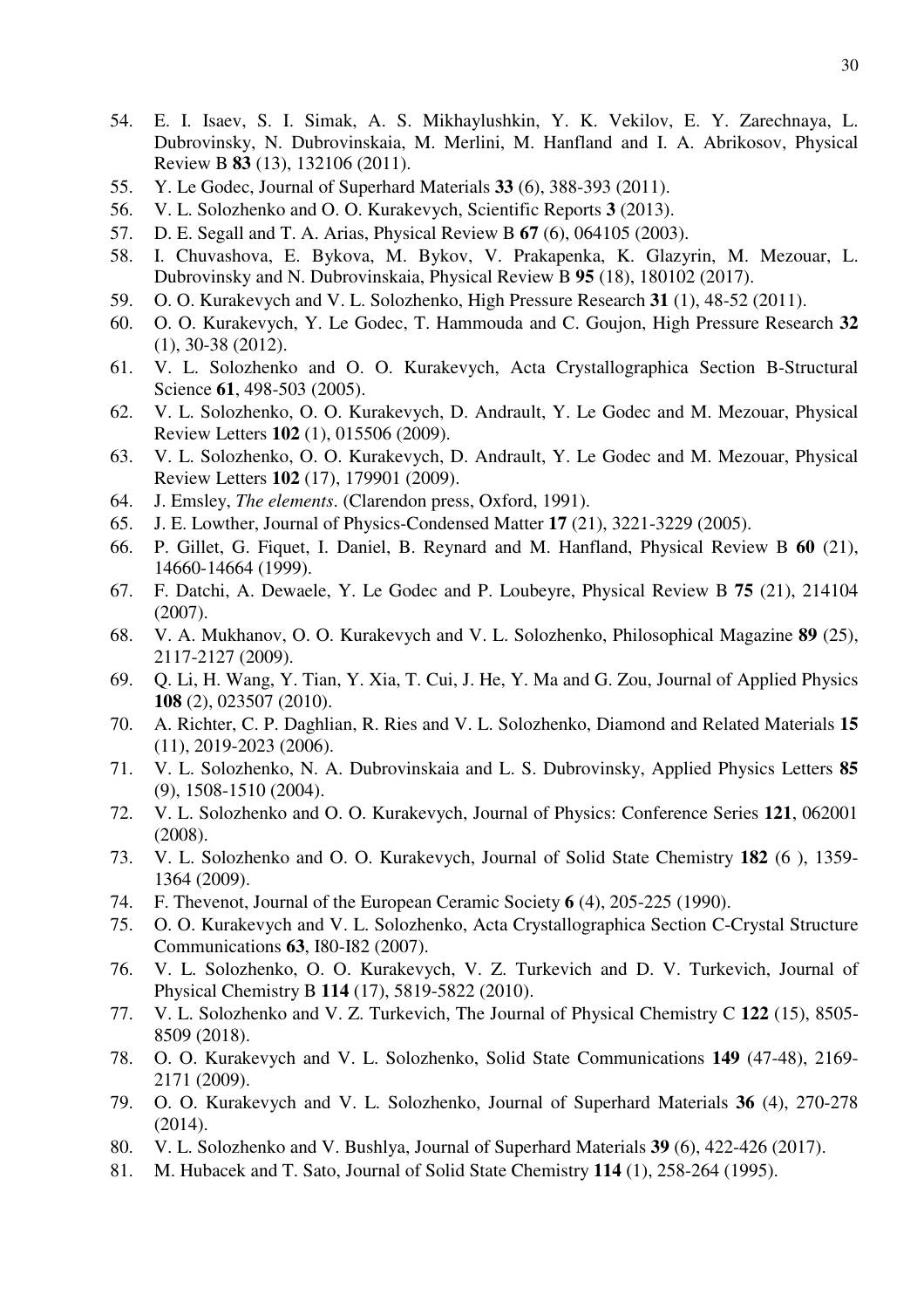- 82. V. L. Solozhenko, D. Andrault, G. Fiquet, M. Mezouar and D. Rubie, Applied Physics Letters **78**, 1385 - 1387 (2001).
- 83. V. L. Solozhenko, High Pressure Research **22** (3-4), 519-524 (2002).
- 84. E. Knittle, R. B. Kaner, R. Jeanloz and M. L. Cohen, Physical Review B **51** (18), 12149- 12156 (1995).
- 85. Y. Zhao, D. W. He, L. L. Daemen, T. D. Shen, R. B. Schwarz, Y. Zhu, D. L. Bish, J. Huang, J. Zhang, G. Shen, J. Qian and T. W. Zerda, J. Mater. Res. **17** (12), 3139-3145 (2002).
- 86. T. Komatsu, M. Samedima, T. Awano, Y. Kakadate and S. Fujiwara, J. Mater. Processing Tech. **85**, 69–73 (1999).
- 87. F. Langenhorst and V. L. Solozhenko, Physical Chemistry Chemical Physics **4** (20), 5183- 5188 (2002).
- 88. P. V. Zinin, V. L. Solozhenko, A. J. Malkin and L. C. Ming, Journal of Materials Science **40** (11), 3009-3011 (2005).
- 89. H. W. Hubble, I. Kudryashov, V. L. Solozhenko, P. V. Zinin, S. K. Sharma and L. C. Ming, Journal of Raman Spectroscopy **35** (10), 822-825 (2004).
- 90. S. N. Tkachev, V. L. Solozhenko, P. V. Zinin, M. H. Manghnani and L. C. Ming, Physical Review B **68** (5), 052104 (2003).
- 91. E. Kim, T. Pang, W. Utsumi, V. L. Solozhenko and Y. Zhao, Physical Review B **75** (18), 184115 (2007).
- 92. H. Dong, D. He, T. S. Duffy and Y. Zhao, Physical Review B **79** (1), 014105 (2009).
- 93. T. Irifune, A. Kurio, S. Sakamoto, T. Inoue and H. Sumiya, Nature **421**, 599-600 (2003).
- 94. N. J. Petch, Journal of the Iron and Steel Institute **174**, 25-28 (1953).
- 95. S. Yip, Nature **391**, 532-533 (1998).
- 96. V. Yamakov, D. Wolf, S. R. Phillpot, A. K. Mukherjee and H. Gleiter, Nature Materials **3**, 43 (2003).
- 97. Z. Zhao, B. Xu and Y. Tian, Annual Review of Materials Research **46** (1), 383-406 (2016).
- 98. C. S. Pande and K. P. Cooper, Progress in Materials Science **54** (6), 689-706 (2009).
- 99. V. V. Danilenko, Physics of the Solid State **46** (4), 595-599 (2004).
- 100. N. R. Greiner, D. Phillips, J. Johnson and F. Volk, *Diamonds in detonation soot*. (1988).
- 101. G.-W. Yang, J.-B. Wang and Q.-X. Liu, Journal of Physics: Condensed Matter **10** (35), 7923- 7927 (1998).
- 102. J.-P. Boudou, P. A. Curmi, F. Jelezko, J. Wrachtrup, P. Aubert, M. Sennour, G. Balasubramanian, R. Reuter, A. Thorel and E. Gaffet, Nanotechnology **20** (23), 235602 (2009).
- 103. M. Frenklach, W. Howard, D. Huang, J. Yuan, K. E. Spear and R. Koba, Applied Physics Letters **59** (5), 546-548 (1991).
- 104. Y. G. Gogotsi, K. G. Nickel, D. Bahloul-Hourlier, T. Merle-Mejean, G. E. Khomenko and K. P. Skjerlie, Journal of Materials Chemistry **6** (4), 595-604 (1996).
- 105. S. Welz, Y. Gogotsi and M. J. McNallan, Journal of Applied Physics **93** (7), 4207-4214 (2003).
- 106. T. L. Daulton, M. A. Kirk, R. S. Lewis and L. E. Rehn, Nuclear Instruments and Methods in Physics Research Section B: Beam Interactions with Materials and Atoms **175-177**, 12-20 (2001).
- 107. O. A. Williams, Diamond and Related Materials **20** (5), 621-640 (2011).
- 108. T. Irifune, A. Kurio, S. Sakamoto, T. Inoue, H. Sumiya and K.-i. Funakoshi, Physics of the Earth and Planetary Interiors **143-144**, 593-600 (2004).
- 109. V. L. Solozhenko, O. O. Kurakevych and Y. Le Godec, Adv. Mater. **24** (12), 1540-1544 (2012).